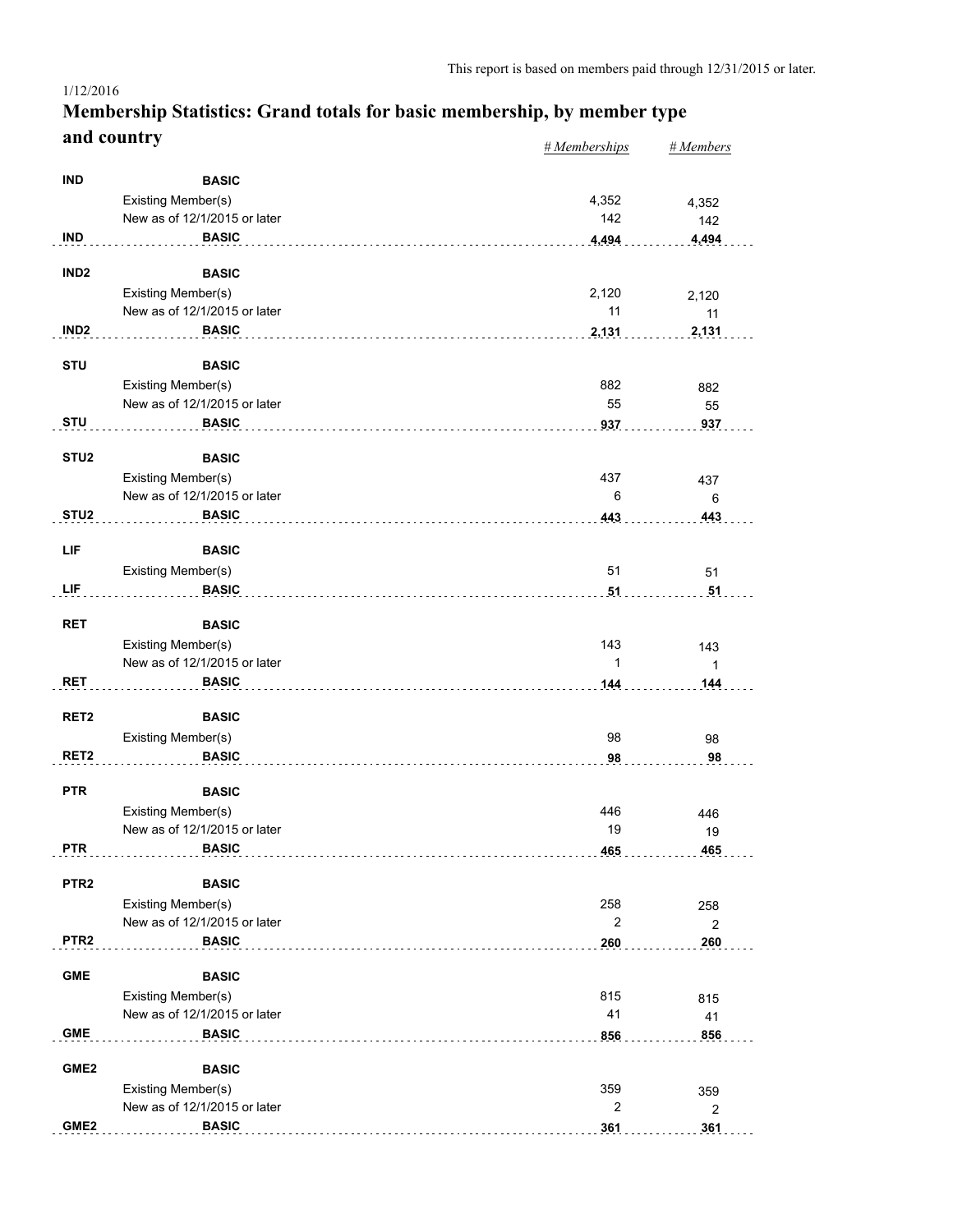| <b>NT</b>           | <b>BASIC</b>                 |              |              |
|---------------------|------------------------------|--------------|--------------|
|                     | Existing Member(s)           | 541          | 541          |
|                     | New as of 12/1/2015 or later | 23           | 23           |
| <b>NT</b>           | <b>BASIC</b>                 | 564          | 564          |
| <b>COMP</b>         | <b>BASIC</b>                 |              |              |
|                     | Existing Member(s)           | 2            | 2            |
| <b>COMP</b>         | <b>BASIC</b>                 | $\mathbf{2}$ | $\mathbf{2}$ |
| NT <sub>2</sub>     | <b>BASIC</b>                 |              |              |
|                     | Existing Member(s)           | 385          | 385          |
|                     | New as of 12/1/2015 or later | 5            | 5            |
| NT <sub>2</sub>     | <b>BASIC</b>                 | 390          | 390          |
| <b>Grand Total:</b> |                              | 11,196       | 11,196       |
|                     |                              |              |              |

## **Member Types**



Note: in all general statistic reports, joint household memberships are treated as "one" member EXCEPT in the second column of this report, where joints are counted as two people, providing the most accurate count of the number of TESOL members.

|             |                      | Existing Member(s) | New as of 12/1/2015<br>or later | <b>Total</b>   |
|-------------|----------------------|--------------------|---------------------------------|----------------|
| <b>COMP</b> | <b>United States</b> | $\overline{2}$     | $\mathbf{0}$                    | $\mathbf{2}$   |
|             | <b>Total</b>         | $\overline{2}$     | 0                               | $\overline{2}$ |
| <b>GME</b>  | <b>United States</b> | 34                 | 1                               | 35             |
|             | <b>ALBANIA</b>       | 3                  | $\mathbf 0$                     | 3              |
|             | <b>ALGERIA</b>       | 4                  | $\mathbf{0}$                    | 4              |
|             | ARGENTINA            | 17                 | 1                               | 18             |
|             | <b>ARMENIA</b>       | 1                  | $\mathbf{0}$                    |                |
|             | <b>AZERBAIJAN</b>    | 5                  | $\mathbf{0}$                    | 5              |
|             | <b>BANGLADESH</b>    | 28                 | 1                               | 29             |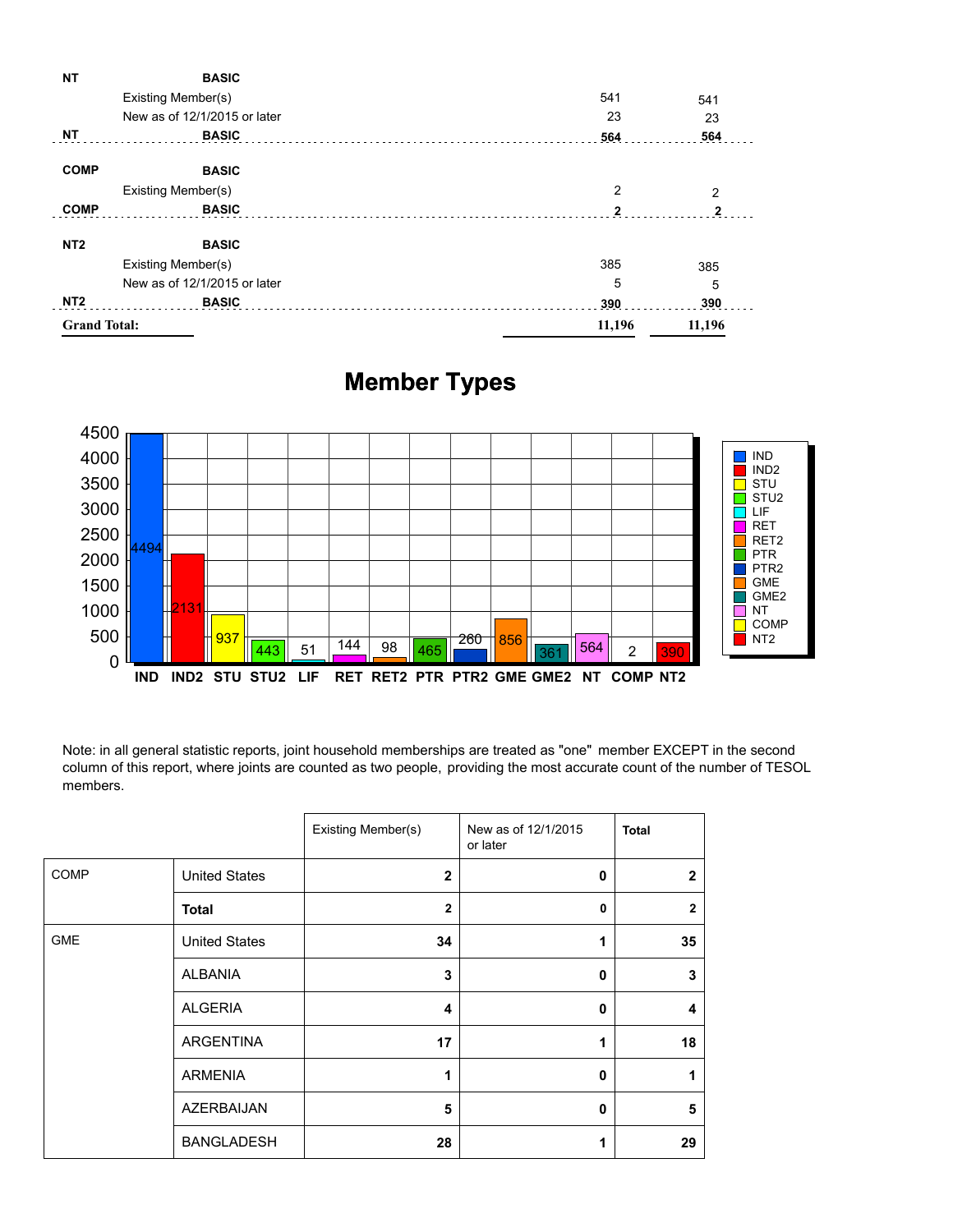|            |                     | Existing Member(s)      | New as of 12/1/2015<br>or later | <b>Total</b>   |
|------------|---------------------|-------------------------|---------------------------------|----------------|
| <b>GME</b> | <b>BELIZE</b>       | $\overline{\mathbf{2}}$ | $\pmb{0}$                       | $\mathbf{2}$   |
|            | <b>BOLIVIA</b>      | 8                       | 0                               | 8              |
|            | <b>BRAZIL</b>       | 55                      | 3                               | 58             |
|            | <b>BULGARIA</b>     | $\mathbf 3$             | $\pmb{0}$                       | 3              |
|            | <b>BURKINA FASO</b> | $\mathbf{2}$            | 0                               | $\mathbf{2}$   |
|            | <b>CAMBODIA</b>     | $\mathbf 3$             | $\pmb{0}$                       | $\mathbf 3$    |
|            | CAMEROON            | $\mathbf 3$             | $\pmb{0}$                       | 3              |
|            | <b>CHILE</b>        | 10                      | 0                               | 10             |
|            | <b>CHINA</b>        | 58                      | $\mathbf 2$                     | 60             |
|            | <b>COLOMBIA</b>     | 10                      | $\mathbf 2$                     | 12             |
|            | <b>COSTA RICA</b>   | 8                       | 0                               | 8              |
|            | <b>CROATIA</b>      | $\overline{\mathbf{5}}$ | $\pmb{0}$                       | $\sqrt{5}$     |
|            | <b>DOMINICAN</b>    | 6                       | $\mathbf{1}$                    | $\overline{7}$ |
|            | <b>ECUADOR</b>      | 72                      | $\mathbf 2$                     | 74             |
|            | <b>EGYPT</b>        | 19                      | 0                               | 19             |
|            | <b>GEORGIA</b>      | 3                       | 0                               | 3              |
|            | <b>GHANA</b>        | $\mathbf{1}$            | 0                               | $\mathbf{1}$   |
|            | <b>GUATEMALA</b>    | 8                       | $\pmb{0}$                       | 8              |
|            | <b>HAITI</b>        | 18                      | 1                               | 19             |
|            | <b>HONDURAS</b>     | 3                       | 0                               | 3              |
|            | <b>HONG KONG</b>    | $\mathbf 1$             | 0                               | 1              |
|            | <b>HONG KONG</b>    | $\mathbf{1}$            | 0                               | 1              |
|            | <b>HUNGARY</b>      | $\mathbf{2}$            | 1                               | 3              |
|            | <b>INDIA</b>        | 52                      | $\mathbf 2$                     | 54             |
|            | <b>INDONESIA</b>    | $\mathbf 3$             | $\pmb{0}$                       | 3              |
|            | <b>IRAN</b>         | 3                       | 0                               | 3              |
|            | <b>IRAQ</b>         | $\mathbf{1}$            | 1                               | $\mathbf 2$    |
|            | <b>JAMAICA</b>      | $\bf{2}$                | 0                               | $\mathbf 2$    |
|            | <b>JORDAN</b>       | $\mathbf{1}$            | 0                               | 1              |
|            | <b>KUWAIT</b>       | $\mathbf{1}$            | 0                               | 1              |
|            | LEBANON             | ${\bf 5}$               | 0                               | 5              |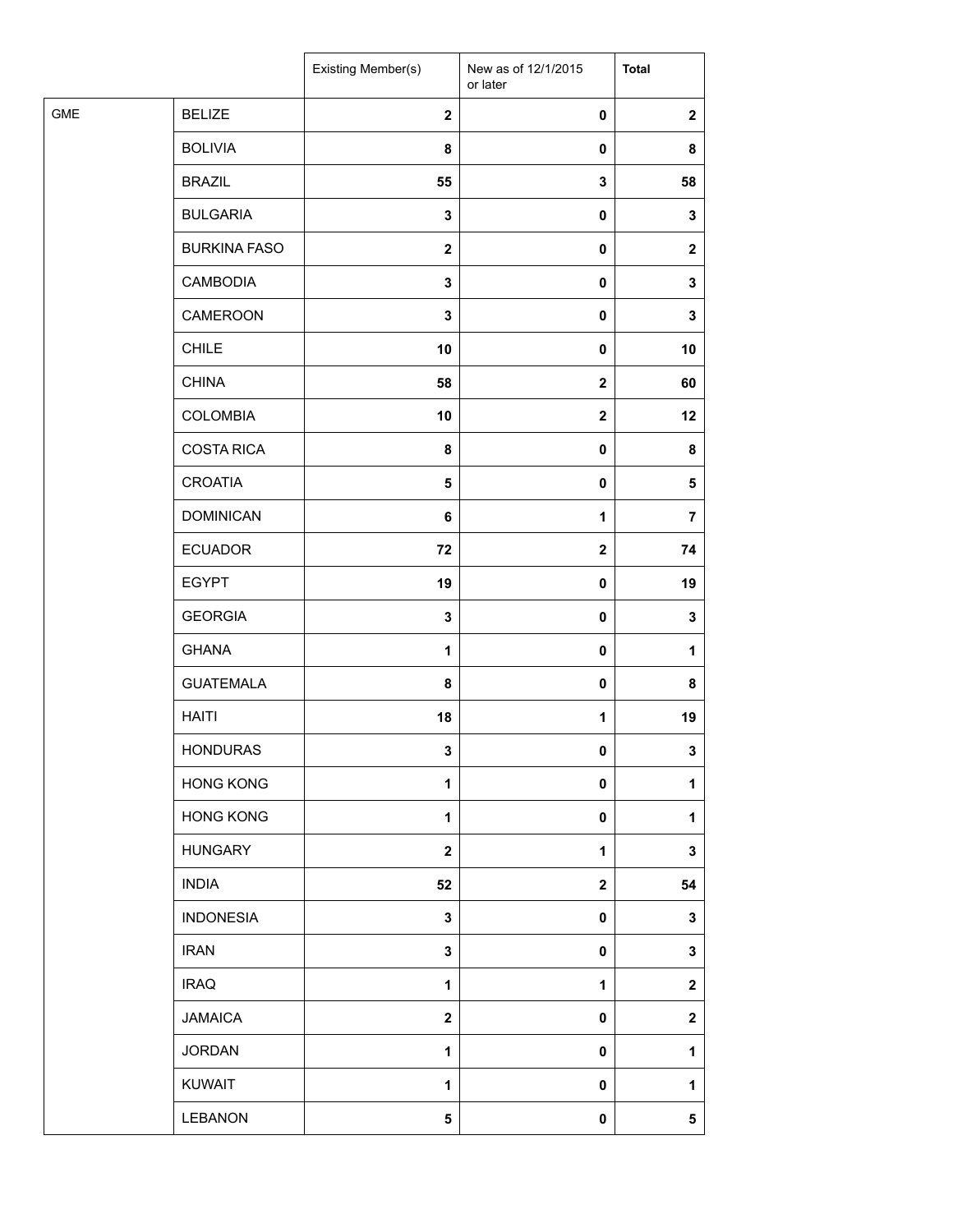|            |                    | Existing Member(s) | New as of 12/1/2015<br>or later | <b>Total</b>     |
|------------|--------------------|--------------------|---------------------------------|------------------|
| <b>GME</b> | <b>MACAO</b>       | 1                  | $\pmb{0}$                       | 1                |
|            | MADAGASCAR         | 3                  | $\pmb{0}$                       | 3                |
|            | <b>MALAYSIA</b>    | 17                 | $\pmb{0}$                       | 17               |
|            | <b>MALI</b>        | 1                  | $\pmb{0}$                       | 1                |
|            | <b>MAURITANIA</b>  | $\overline{7}$     | 0                               | $\overline{7}$   |
|            | <b>MEXICO</b>      | 63                 | $\mathbf{1}$                    | 64               |
|            | MOLDOVA,           | $\mathbf 3$        | $\pmb{0}$                       | 3                |
|            | <b>MONGOLIA</b>    | $\mathbf 3$        | $\mathbf 0$                     | 3                |
|            | MOROCCO            | 21                 | $\pmb{0}$                       | 21               |
|            | MOZAMBIQUE         | 1                  | $\pmb{0}$                       | 1                |
|            | <b>MYANMAR</b>     | $\boldsymbol{2}$   | $\pmb{0}$                       | $\mathbf{2}$     |
|            | <b>NEPAL</b>       | 8                  | $\mathbf{1}$                    | 9                |
|            | <b>NEW ZEALAND</b> | $\mathbf{1}$       | $\pmb{0}$                       | 1                |
|            | NICARAGUA          | $\boldsymbol{2}$   | $\pmb{0}$                       | $\mathbf{2}$     |
|            | <b>NIGERIA</b>     | 8                  | $\pmb{0}$                       | 8                |
|            | <b>NORWAY</b>      | 1                  | $\pmb{0}$                       | 1                |
|            | <b>PAKISTAN</b>    | 18                 | $\pmb{0}$                       | 18               |
|            | PALESTINIAN        | $\mathbf{2}$       | $\pmb{0}$                       | $\boldsymbol{2}$ |
|            | <b>PANAMA</b>      | 16                 | $\pmb{0}$                       | 16               |
|            | PARAGUAY           | 1                  | $\mathbf 0$                     | 1                |
|            | PEOPLES REP        | $\mathbf 2$        | $\pmb{0}$                       | $\mathbf{2}$     |
|            | PERU               | 53                 | 8                               | 61               |
|            | <b>PHILIPPINES</b> | 12                 | $\mathbf{1}$                    | 13               |
|            | <b>POLAND</b>      | $\mathbf 3$        | $\mathbf{2}$                    | 5                |
|            | <b>RUSSIA</b>      | 6                  | $\pmb{0}$                       | 6                |
|            | <b>RUSSIAN</b>     | 4                  | 0                               | 4                |
|            | <b>RWANDA</b>      | $\mathbf 2$        | $\pmb{0}$                       | $\mathbf{2}$     |
|            | SAUDI ARABIA       | $\mathbf{1}$       | $\pmb{0}$                       | 1                |
|            | <b>SERBIA</b>      | $\mathbf{2}$       | 3                               | 5                |
|            | <b>SLOVAKIA</b>    | 1                  | $\pmb{0}$                       | 1                |
|            | SOUTH AFRICA       | 4                  | $\pmb{0}$                       | 4                |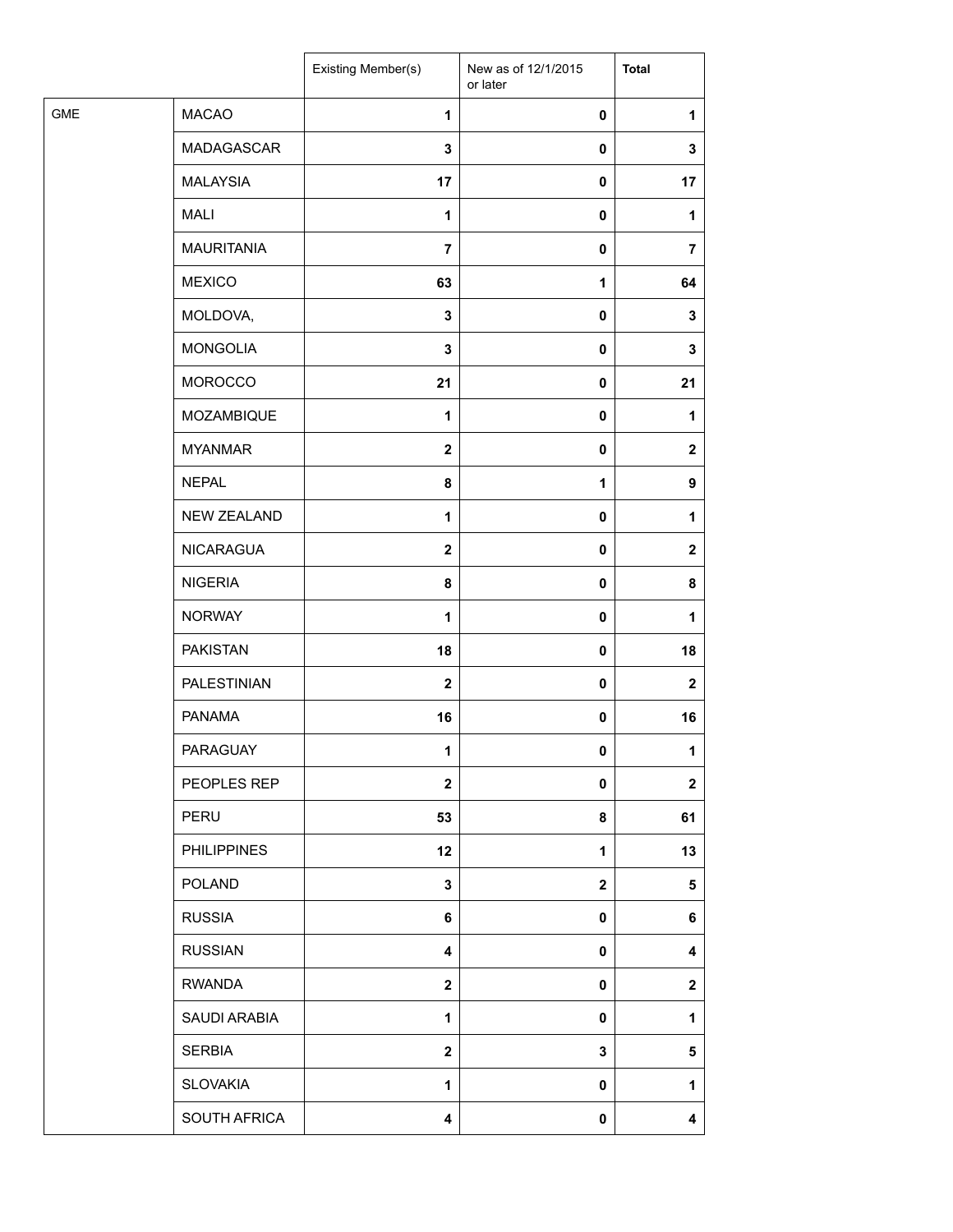|                  |                      | Existing Member(s)      | New as of 12/1/2015<br>or later | <b>Total</b>            |
|------------------|----------------------|-------------------------|---------------------------------|-------------------------|
| <b>GME</b>       | <b>SUDAN</b>         | $\mathbf{2}$            | 0                               | $\overline{\mathbf{2}}$ |
|                  | SWAZILAND            | 1                       | $\mathbf 0$                     | 1                       |
|                  | SYRIAN ARAB          | 1                       | 0                               | $\mathbf{1}$            |
|                  | <b>TAIWAN ROC</b>    | 6                       | 0                               | 6                       |
|                  | TANZANIA,            | 1                       | 0                               | 1                       |
|                  | <b>THAILAND</b>      | 12                      | 1                               | 13                      |
|                  | <b>TUNISIA</b>       | 3                       | $\pmb{0}$                       | $\mathbf 3$             |
|                  | <b>TURKEY</b>        | 17                      | 4                               | 21                      |
|                  | <b>UGANDA</b>        | 1                       | 0                               | $\mathbf{1}$            |
|                  | <b>UKRAINE</b>       | 6                       | 0                               | 6                       |
|                  | <b>United States</b> | 3                       | 0                               | 3                       |
|                  | <b>UNITED</b>        | $\sqrt{5}$              | $\mathbf{2}$                    | $\overline{\mathbf{r}}$ |
|                  | <b>URUGUAY</b>       | $\bf 6$                 | $\mathbf 0$                     | 6                       |
|                  | <b>UZBEKISTAN</b>    | 1                       | $\mathbf 0$                     | $\mathbf{1}$            |
|                  | VENEZUELA            | 13                      | 0                               | 13                      |
|                  | <b>VIET NAM</b>      | 1                       | 0                               | 1                       |
|                  | <b>VIETNAM</b>       | 5                       | $\mathbf 0$                     | 5                       |
|                  | <b>YEMEN</b>         | 1                       | $\mathbf 0$                     | 1                       |
|                  | <b>Total</b>         | 815                     | 41                              | 856                     |
| GME <sub>2</sub> | <b>United States</b> | $\mathbf{3}$            | 0                               | $\mathbf{3}$            |
|                  | AFGHANISTAN          | 1                       | 0                               | 1                       |
|                  | ALBANIA              | $\mathbf{3}$            | 0                               | $\mathbf 3$             |
|                  | ANGOLA               | $\mathbf{1}$            | 0                               | 1                       |
|                  | ARGENTINA            | $\mathbf 3$             | 0                               | ${\bf 3}$               |
|                  | ARMENIA              | 1                       | 0                               | 1                       |
|                  | BANGLADESH           | $\mathbf{2}$            | 0                               | $\boldsymbol{2}$        |
|                  | <b>BELARUS</b>       | 1                       | 0                               | 1                       |
|                  | <b>BOLIVIA</b>       | $\overline{\mathbf{4}}$ | 0                               | 4                       |
|                  | <b>BRAZIL</b>        | 21                      | 0                               | 21                      |
|                  | <b>BULGARIA</b>      | 4                       | 0                               | 4                       |
|                  | <b>BURKINA FASO</b>  | 1                       | $\pmb{0}$                       | $\mathbf{1}$            |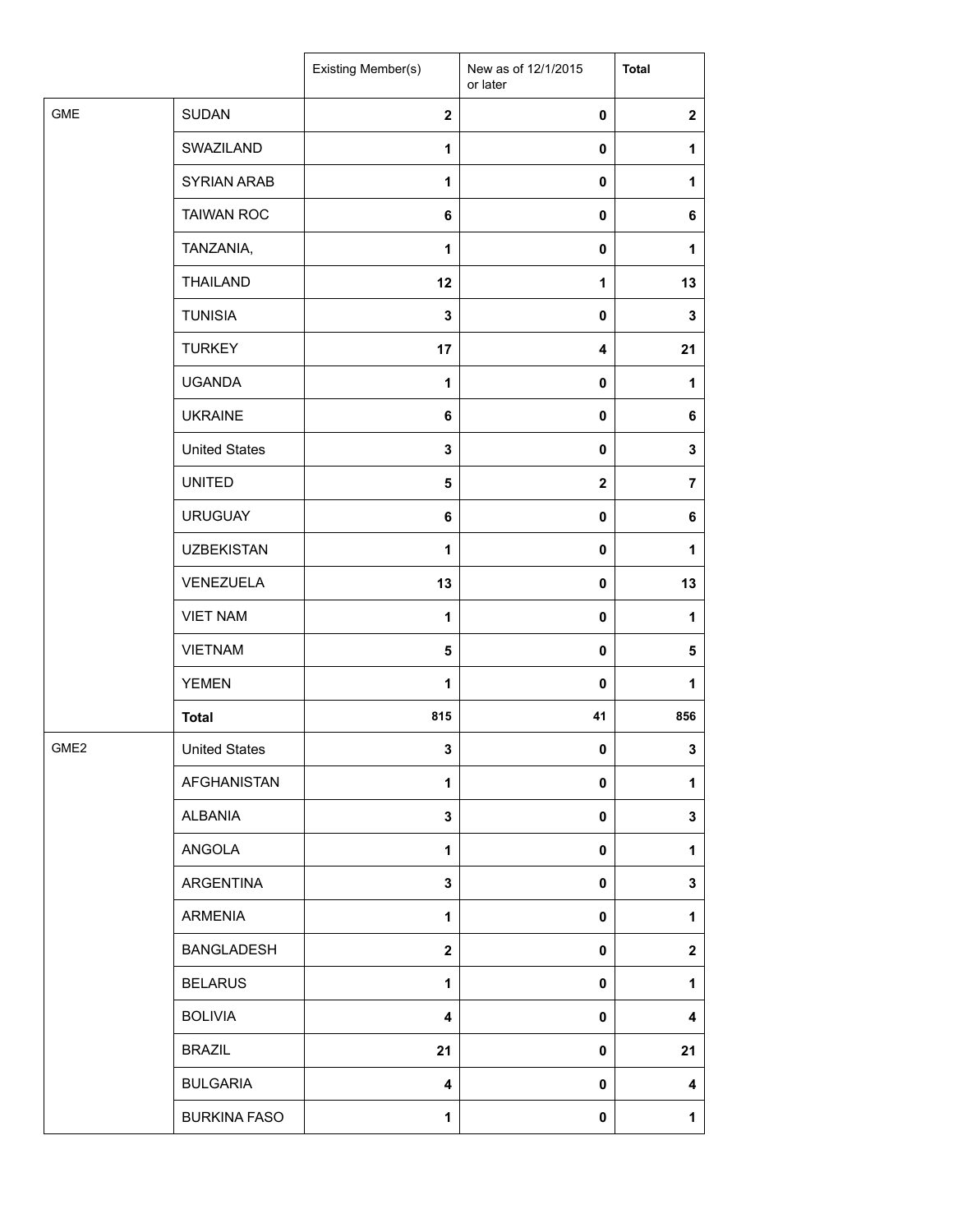| <b>CAMEROON</b><br>$\pmb{0}$<br>$\mathbf{1}$<br>1<br><b>CHILE</b><br>$\overline{\mathbf{4}}$<br>0<br>$\overline{\mathbf{4}}$<br><b>CHINA</b><br>50<br>$\mathbf{1}$<br>51<br><b>COLOMBIA</b><br>9<br>$\pmb{0}$<br>9<br><b>COSTA RICA</b><br>8<br>$\pmb{0}$<br>8<br><b>CUBA</b><br>$\mathbf{1}$<br>$\pmb{0}$<br>1<br><b>DOMINICAN</b><br>$\overline{\mathbf{4}}$<br>$\pmb{0}$<br>4<br><b>ECUADOR</b><br>15<br>$\mathbf{1}$<br>16<br><b>EGYPT</b><br>$\boldsymbol{2}$<br>0<br>$\mathbf 2$<br><b>GABON</b><br>$\boldsymbol{2}$<br>$\pmb{0}$<br>$\mathbf 2$<br><b>GEORGIA</b><br>$\mathbf{1}$<br>0<br>1<br><b>GRENADA</b><br>$\mathbf{2}$<br>$\pmb{0}$<br>$\mathbf{2}$<br><b>GUATEMALA</b><br>$\pmb{0}$<br>1<br>1<br><b>HONDURAS</b><br>$\mathbf 1$<br>0<br>1<br><b>HONG KONG</b><br>$\mathbf{1}$<br>0<br>1<br><b>INDIA</b><br>24<br>$\pmb{0}$<br>24<br><b>INDONESIA</b><br>$\sqrt{5}$<br>0<br>$\sqrt{5}$<br><b>IRAQ</b><br>$\mathbf{1}$<br>$\pmb{0}$<br>1<br><b>JORDAN</b><br>$\mathbf 3$<br>$\pmb{0}$<br>3<br>KAZAKHSTAN<br>3<br>3<br>0<br>KOSOVO<br>1<br>0<br>1<br>LATVIA<br>$\mathbf{1}$<br>$\pmb{0}$<br>1<br><b>LEBANON</b><br>$\mathbf{2}$<br>$\overline{\mathbf{2}}$<br>0<br>LITHUANIA<br>$\mathbf{1}$<br>$\pmb{0}$<br>1<br>MADAGASCAR<br>1<br>0<br>1<br><b>MALAYSIA</b><br>6<br>0<br>6<br><b>MARSHALL</b><br>$\mathbf{1}$<br>0<br>1<br><b>MAURITIUS</b><br>$\mathbf{1}$<br>0<br>1<br><b>MEXICO</b><br>25<br>0<br>25<br><b>MONGOLIA</b><br>6<br>$\pmb{0}$<br>6<br>MOROCCO<br>4<br>0<br>4 |                  | Existing Member(s) | New as of 12/1/2015<br>or later | <b>Total</b> |
|--------------------------------------------------------------------------------------------------------------------------------------------------------------------------------------------------------------------------------------------------------------------------------------------------------------------------------------------------------------------------------------------------------------------------------------------------------------------------------------------------------------------------------------------------------------------------------------------------------------------------------------------------------------------------------------------------------------------------------------------------------------------------------------------------------------------------------------------------------------------------------------------------------------------------------------------------------------------------------------------------------------------------------------------------------------------------------------------------------------------------------------------------------------------------------------------------------------------------------------------------------------------------------------------------------------------------------------------------------------------------------------------------------------------------------------------------------------------------------------------|------------------|--------------------|---------------------------------|--------------|
|                                                                                                                                                                                                                                                                                                                                                                                                                                                                                                                                                                                                                                                                                                                                                                                                                                                                                                                                                                                                                                                                                                                                                                                                                                                                                                                                                                                                                                                                                            | GME <sub>2</sub> |                    |                                 |              |
|                                                                                                                                                                                                                                                                                                                                                                                                                                                                                                                                                                                                                                                                                                                                                                                                                                                                                                                                                                                                                                                                                                                                                                                                                                                                                                                                                                                                                                                                                            |                  |                    |                                 |              |
|                                                                                                                                                                                                                                                                                                                                                                                                                                                                                                                                                                                                                                                                                                                                                                                                                                                                                                                                                                                                                                                                                                                                                                                                                                                                                                                                                                                                                                                                                            |                  |                    |                                 |              |
|                                                                                                                                                                                                                                                                                                                                                                                                                                                                                                                                                                                                                                                                                                                                                                                                                                                                                                                                                                                                                                                                                                                                                                                                                                                                                                                                                                                                                                                                                            |                  |                    |                                 |              |
|                                                                                                                                                                                                                                                                                                                                                                                                                                                                                                                                                                                                                                                                                                                                                                                                                                                                                                                                                                                                                                                                                                                                                                                                                                                                                                                                                                                                                                                                                            |                  |                    |                                 |              |
|                                                                                                                                                                                                                                                                                                                                                                                                                                                                                                                                                                                                                                                                                                                                                                                                                                                                                                                                                                                                                                                                                                                                                                                                                                                                                                                                                                                                                                                                                            |                  |                    |                                 |              |
|                                                                                                                                                                                                                                                                                                                                                                                                                                                                                                                                                                                                                                                                                                                                                                                                                                                                                                                                                                                                                                                                                                                                                                                                                                                                                                                                                                                                                                                                                            |                  |                    |                                 |              |
|                                                                                                                                                                                                                                                                                                                                                                                                                                                                                                                                                                                                                                                                                                                                                                                                                                                                                                                                                                                                                                                                                                                                                                                                                                                                                                                                                                                                                                                                                            |                  |                    |                                 |              |
|                                                                                                                                                                                                                                                                                                                                                                                                                                                                                                                                                                                                                                                                                                                                                                                                                                                                                                                                                                                                                                                                                                                                                                                                                                                                                                                                                                                                                                                                                            |                  |                    |                                 |              |
|                                                                                                                                                                                                                                                                                                                                                                                                                                                                                                                                                                                                                                                                                                                                                                                                                                                                                                                                                                                                                                                                                                                                                                                                                                                                                                                                                                                                                                                                                            |                  |                    |                                 |              |
|                                                                                                                                                                                                                                                                                                                                                                                                                                                                                                                                                                                                                                                                                                                                                                                                                                                                                                                                                                                                                                                                                                                                                                                                                                                                                                                                                                                                                                                                                            |                  |                    |                                 |              |
|                                                                                                                                                                                                                                                                                                                                                                                                                                                                                                                                                                                                                                                                                                                                                                                                                                                                                                                                                                                                                                                                                                                                                                                                                                                                                                                                                                                                                                                                                            |                  |                    |                                 |              |
|                                                                                                                                                                                                                                                                                                                                                                                                                                                                                                                                                                                                                                                                                                                                                                                                                                                                                                                                                                                                                                                                                                                                                                                                                                                                                                                                                                                                                                                                                            |                  |                    |                                 |              |
|                                                                                                                                                                                                                                                                                                                                                                                                                                                                                                                                                                                                                                                                                                                                                                                                                                                                                                                                                                                                                                                                                                                                                                                                                                                                                                                                                                                                                                                                                            |                  |                    |                                 |              |
|                                                                                                                                                                                                                                                                                                                                                                                                                                                                                                                                                                                                                                                                                                                                                                                                                                                                                                                                                                                                                                                                                                                                                                                                                                                                                                                                                                                                                                                                                            |                  |                    |                                 |              |
|                                                                                                                                                                                                                                                                                                                                                                                                                                                                                                                                                                                                                                                                                                                                                                                                                                                                                                                                                                                                                                                                                                                                                                                                                                                                                                                                                                                                                                                                                            |                  |                    |                                 |              |
|                                                                                                                                                                                                                                                                                                                                                                                                                                                                                                                                                                                                                                                                                                                                                                                                                                                                                                                                                                                                                                                                                                                                                                                                                                                                                                                                                                                                                                                                                            |                  |                    |                                 |              |
|                                                                                                                                                                                                                                                                                                                                                                                                                                                                                                                                                                                                                                                                                                                                                                                                                                                                                                                                                                                                                                                                                                                                                                                                                                                                                                                                                                                                                                                                                            |                  |                    |                                 |              |
|                                                                                                                                                                                                                                                                                                                                                                                                                                                                                                                                                                                                                                                                                                                                                                                                                                                                                                                                                                                                                                                                                                                                                                                                                                                                                                                                                                                                                                                                                            |                  |                    |                                 |              |
|                                                                                                                                                                                                                                                                                                                                                                                                                                                                                                                                                                                                                                                                                                                                                                                                                                                                                                                                                                                                                                                                                                                                                                                                                                                                                                                                                                                                                                                                                            |                  |                    |                                 |              |
|                                                                                                                                                                                                                                                                                                                                                                                                                                                                                                                                                                                                                                                                                                                                                                                                                                                                                                                                                                                                                                                                                                                                                                                                                                                                                                                                                                                                                                                                                            |                  |                    |                                 |              |
|                                                                                                                                                                                                                                                                                                                                                                                                                                                                                                                                                                                                                                                                                                                                                                                                                                                                                                                                                                                                                                                                                                                                                                                                                                                                                                                                                                                                                                                                                            |                  |                    |                                 |              |
|                                                                                                                                                                                                                                                                                                                                                                                                                                                                                                                                                                                                                                                                                                                                                                                                                                                                                                                                                                                                                                                                                                                                                                                                                                                                                                                                                                                                                                                                                            |                  |                    |                                 |              |
|                                                                                                                                                                                                                                                                                                                                                                                                                                                                                                                                                                                                                                                                                                                                                                                                                                                                                                                                                                                                                                                                                                                                                                                                                                                                                                                                                                                                                                                                                            |                  |                    |                                 |              |
|                                                                                                                                                                                                                                                                                                                                                                                                                                                                                                                                                                                                                                                                                                                                                                                                                                                                                                                                                                                                                                                                                                                                                                                                                                                                                                                                                                                                                                                                                            |                  |                    |                                 |              |
|                                                                                                                                                                                                                                                                                                                                                                                                                                                                                                                                                                                                                                                                                                                                                                                                                                                                                                                                                                                                                                                                                                                                                                                                                                                                                                                                                                                                                                                                                            |                  |                    |                                 |              |
|                                                                                                                                                                                                                                                                                                                                                                                                                                                                                                                                                                                                                                                                                                                                                                                                                                                                                                                                                                                                                                                                                                                                                                                                                                                                                                                                                                                                                                                                                            |                  |                    |                                 |              |
|                                                                                                                                                                                                                                                                                                                                                                                                                                                                                                                                                                                                                                                                                                                                                                                                                                                                                                                                                                                                                                                                                                                                                                                                                                                                                                                                                                                                                                                                                            |                  |                    |                                 |              |
|                                                                                                                                                                                                                                                                                                                                                                                                                                                                                                                                                                                                                                                                                                                                                                                                                                                                                                                                                                                                                                                                                                                                                                                                                                                                                                                                                                                                                                                                                            |                  |                    |                                 |              |
|                                                                                                                                                                                                                                                                                                                                                                                                                                                                                                                                                                                                                                                                                                                                                                                                                                                                                                                                                                                                                                                                                                                                                                                                                                                                                                                                                                                                                                                                                            |                  |                    |                                 |              |
|                                                                                                                                                                                                                                                                                                                                                                                                                                                                                                                                                                                                                                                                                                                                                                                                                                                                                                                                                                                                                                                                                                                                                                                                                                                                                                                                                                                                                                                                                            |                  |                    |                                 |              |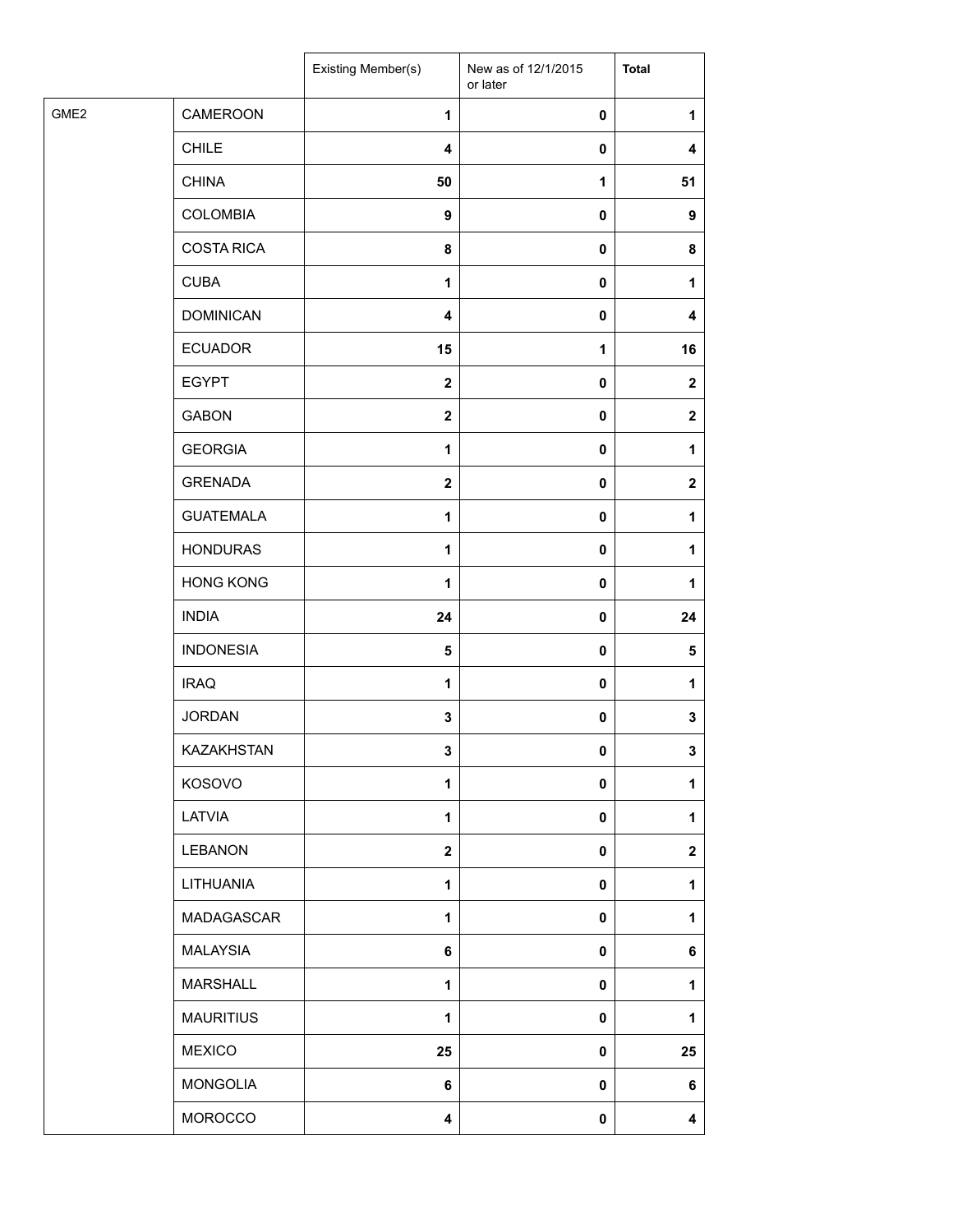|      |                      | Existing Member(s)      | New as of 12/1/2015<br>or later | <b>Total</b>   |
|------|----------------------|-------------------------|---------------------------------|----------------|
| GME2 | <b>NAMIBIA</b>       | 1                       | 0                               | 1              |
|      | <b>NEPAL</b>         | 3                       | 0                               | 3              |
|      | <b>NIGER</b>         | $\mathbf{1}$            | 0                               | 1              |
|      | <b>NIGERIA</b>       | 6                       | 0                               | 6              |
|      | <b>PAKISTAN</b>      | 4                       | 0                               | 4              |
|      | <b>PANAMA</b>        | $\mathbf{2}$            | 0                               | $\mathbf{2}$   |
|      | <b>PARAGUAY</b>      | 1                       | 0                               | $\mathbf{1}$   |
|      | PEOPLES REP          | 1                       | 0                               | 1              |
|      | PERU                 | $\overline{7}$          | 0                               | 7              |
|      | <b>PHILIPPINES</b>   | $\boldsymbol{9}$        | 0                               | 9              |
|      | <b>POLAND</b>        | 5                       | 0                               | 5              |
|      | <b>RUSSIA</b>        | $\mathbf{2}$            | 0                               | $\mathbf{2}$   |
|      | <b>RUSSIAN</b>       | $\overline{\mathbf{4}}$ | $\pmb{0}$                       | 4              |
|      | SENEGAL              | $\mathbf{1}$            | 0                               | 1              |
|      | SIERRA LEONE         | $\mathbf{1}$            | 0                               | 1              |
|      | <b>SRI LANKA</b>     | $\mathbf{2}$            | 0                               | $\mathbf{2}$   |
|      | <b>SURINAME</b>      | 1                       | 0                               | 1              |
|      | SYRIAN ARAB          | 1                       | 0                               | 1              |
|      | <b>TAIWAN ROC</b>    | $\mathbf 2$             | 0                               | $\mathbf{2}$   |
|      | <b>TAJIKISTAN</b>    | $\overline{2}$          | 0                               | $\overline{2}$ |
|      | THAILAND             | 14                      | 0                               | 14             |
|      | <b>TUNISIA</b>       | $\mathbf 3$             | 0                               | $\mathbf{3}$   |
|      | <b>TURKEY</b>        | 22                      | 0                               | 22             |
|      | <b>United States</b> | $\mathbf{1}$            | 0                               | $\mathbf{1}$   |
|      | <b>UNITED</b>        | $\mathbf{2}$            | 0                               | $\mathbf{2}$   |
|      | <b>URUGUAY</b>       | $\mathbf 2$             | 0                               | $\mathbf 2$    |
|      | <b>UZBEKISTAN</b>    | 19                      | 0                               | 19             |
|      | VANUATU              | $\mathbf{1}$            | 0                               | 1              |
|      | VENEZUELA            | $\mathbf{2}$            | 0                               | $\mathbf 2$    |
|      | <b>VIET NAM</b>      | 1                       | 0                               | 1              |
|      | <b>VIETNAM</b>       | $\mathbf 3$             | 0                               | $\mathbf{3}$   |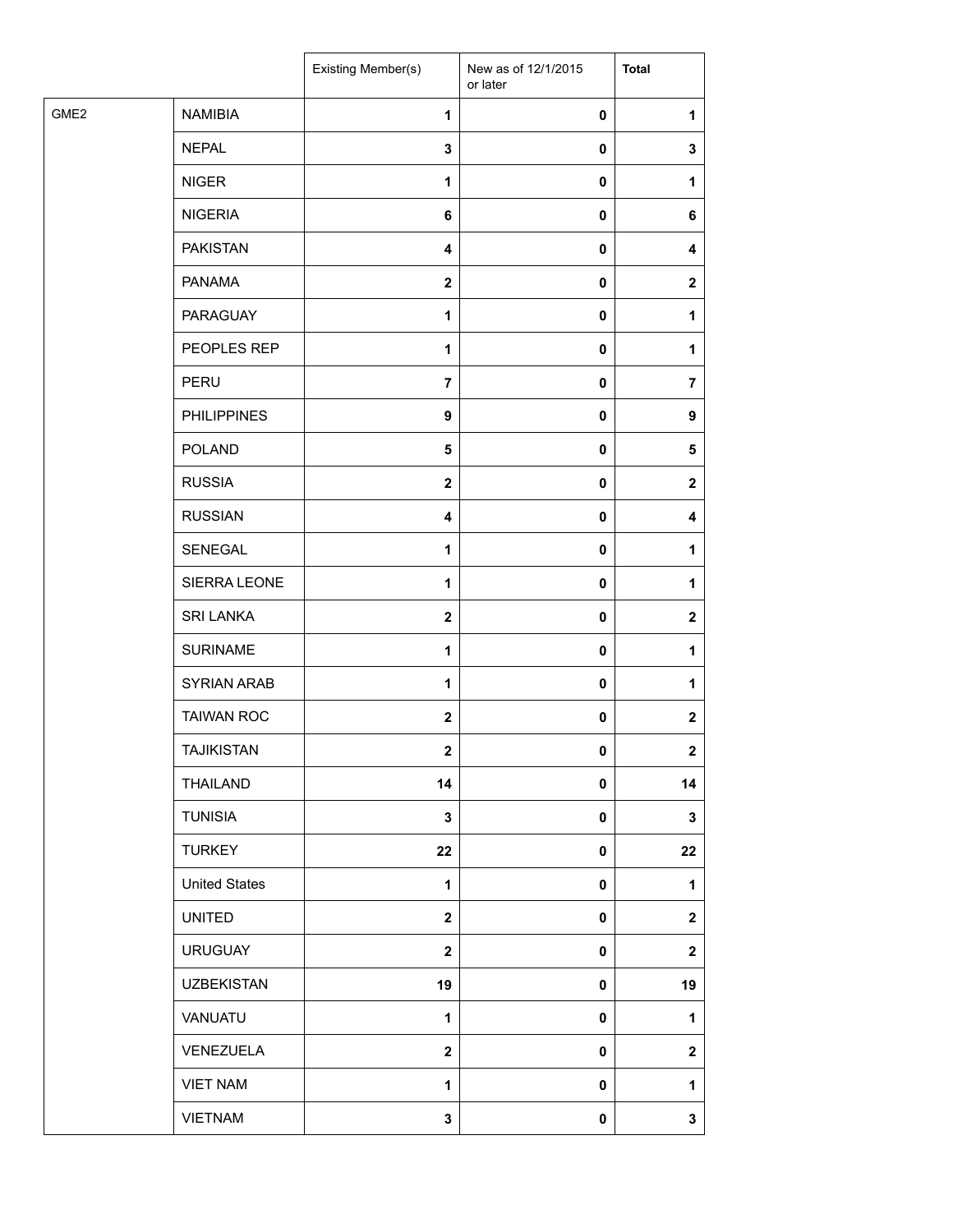|                  |                      | Existing Member(s)      | New as of 12/1/2015<br>or later | <b>Total</b>   |
|------------------|----------------------|-------------------------|---------------------------------|----------------|
| GME <sub>2</sub> | <b>YEMEN</b>         | $\mathbf{1}$            | 0                               | 1              |
|                  | <b>Total</b>         | 359                     | $\mathbf{2}$                    | 361            |
| <b>IND</b>       | <b>United States</b> | 3,277                   | 92                              | 3,369          |
|                  | 02453-2728           | $\mathbf{1}$            | 0                               | 1              |
|                  | <b>AFGHANISTAN</b>   | $\mathbf{1}$            | 0                               | 1              |
|                  | <b>AUSTRALIA</b>     | 18                      | 0                               | 18             |
|                  | <b>BAHRAIN</b>       | $\mathbf{1}$            | 0                               | 1              |
|                  | <b>BERMUDA</b>       | $\mathbf{1}$            | $\pmb{0}$                       | 1              |
|                  | <b>BRAZIL</b>        | 3                       | 0                               | 3              |
|                  | CANADA               | 300                     | 6                               | 306            |
|                  | <b>CHINA</b>         | 5                       | $\mathbf 1$                     | 6              |
|                  | <b>COLOMBIA</b>      | $\mathbf 3$             | $\pmb{0}$                       | 3              |
|                  | <b>COSTA RICA</b>    | 1                       | 0                               | 1              |
|                  | <b>CYPRUS</b>        | $\mathbf{1}$            | 0                               | 1              |
|                  | <b>CZECH</b>         | $\overline{\mathbf{4}}$ | 0                               | 4              |
|                  | <b>DENMARK</b>       | $\mathbf 3$             | 0                               | 3              |
|                  | <b>DOMINICAN</b>     | $\mathbf{1}$            | $\pmb{0}$                       | 1              |
|                  | <b>ECUADOR</b>       | 1                       | 0                               | 1              |
|                  | <b>EGYPT</b>         | $\overline{\mathbf{2}}$ | 0                               | $\mathbf 2$    |
|                  | <b>FRANCE</b>        | 4                       | 0                               | 4              |
|                  | <b>GERMANY</b>       | $\overline{7}$          | 0                               | $\overline{7}$ |
|                  | <b>HONG KONG</b>     | 12                      | 0                               | 12             |
|                  | <b>HONG KONG</b>     | $\mathbf 3$             | $\pmb{0}$                       | $\mathbf 3$    |
|                  | <b>HUNGARY</b>       | $\mathbf{1}$            | 0                               | 1              |
|                  | <b>ICELAND</b>       | 1                       | 0                               | 1              |
|                  | <b>INDIA</b>         | $\overline{\mathbf{2}}$ | 0                               | $\mathbf 2$    |
|                  | <b>IRELAND</b>       | $\overline{\mathbf{2}}$ | 0                               | $\mathbf 2$    |
|                  | <b>ISRAEL</b>        | 5                       | $\mathbf 2$                     | $\overline{7}$ |
|                  | <b>ITALY</b>         | 9                       | 0                               | 9              |
|                  | <b>JAPAN</b>         | 199                     | $\mathbf 2$                     | 201            |
|                  | <b>JORDAN</b>        | 3                       | 0                               | 3              |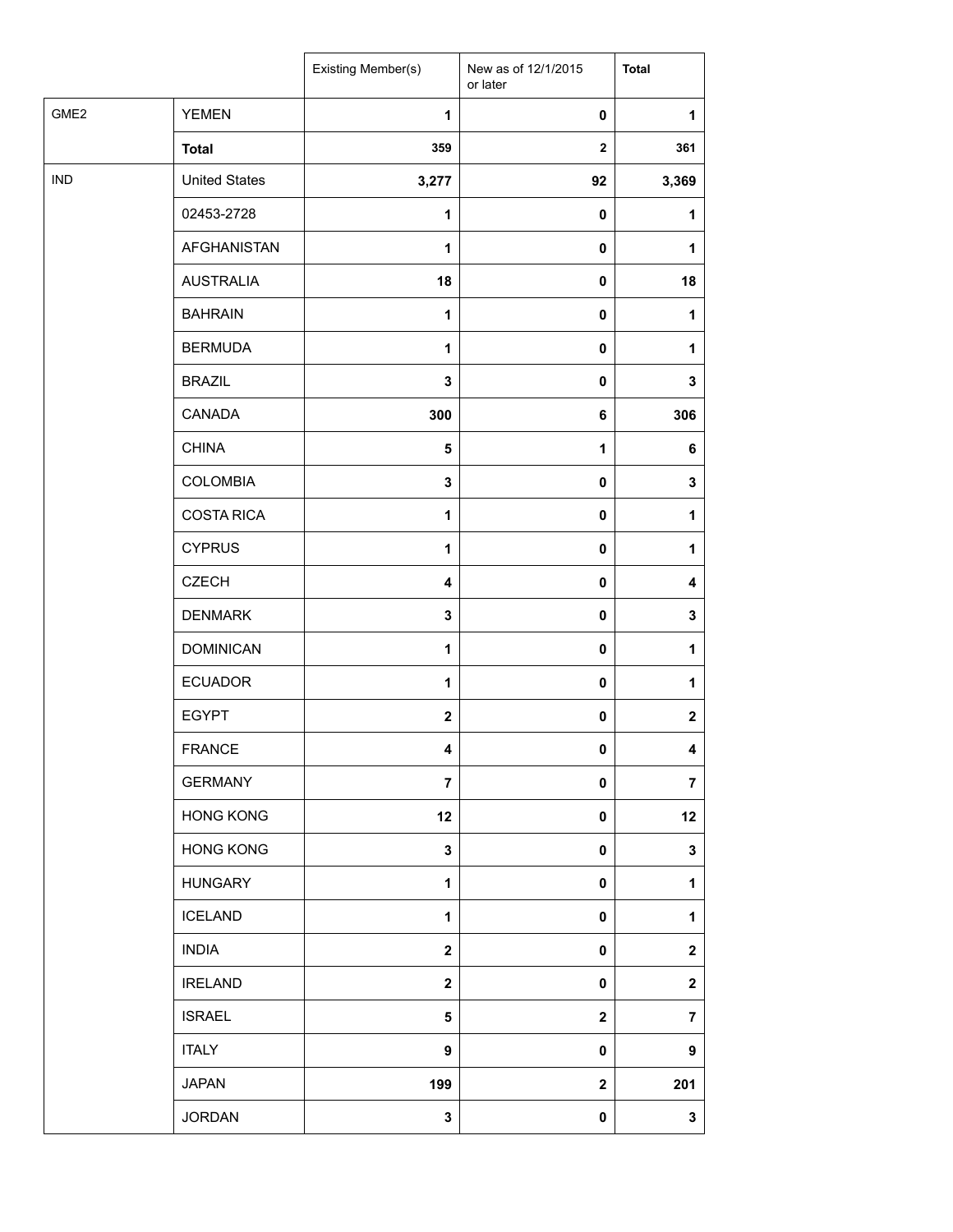|            |                    | Existing Member(s)      | New as of 12/1/2015<br>or later | <b>Total</b>   |
|------------|--------------------|-------------------------|---------------------------------|----------------|
| <b>IND</b> | Korea, Rebublic    | $\overline{\mathbf{4}}$ | 0                               | 4              |
|            | KOREA,             | 1                       | $\pmb{0}$                       | $\mathbf{1}$   |
|            | KOREA,             | 3                       | $\pmb{0}$                       | 3              |
|            | KOSOVO             | 1                       | 0                               | 1              |
|            | <b>KUWAIT</b>      | $\overline{\mathbf{4}}$ | 1                               | $\sqrt{5}$     |
|            | <b>LEBANON</b>     | 1                       | 0                               | 1              |
|            | <b>MACAO</b>       | $\mathbf{1}$            | 0                               | $\mathbf{1}$   |
|            | <b>MALAYSIA</b>    | 1                       | 1                               | $\mathbf{2}$   |
|            | <b>MEXICO</b>      | 3                       | 1                               | 4              |
|            | <b>MOROCCO</b>     | 1                       | 0                               | 1              |
|            | NETHERLAND         | 3                       | $\pmb{0}$                       | 3              |
|            | <b>NEW ZEALAND</b> | $\overline{7}$          | $\pmb{0}$                       | $\overline{7}$ |
|            | <b>NIGERIA</b>     | 3                       | 1                               | 4              |
|            | <b>NORWAY</b>      | 5                       | $\pmb{0}$                       | $\sqrt{5}$     |
|            | <b>OMAN</b>        | 3                       | $\mathbf 0$                     | 3              |
|            | <b>PAKISTAN</b>    | $\boldsymbol{2}$        | 1                               | 3              |
|            | PALESTINIAN        | $\mathbf{1}$            | $\pmb{0}$                       | 1              |
|            | PARAGUAY           | 1                       | 0                               | 1              |
|            | PEOPLES REP        | 1                       | 0                               | 1              |
|            | PERU               | 0                       | $\mathbf 1$                     | 1              |
|            | <b>PHILIPPINES</b> | 1                       | 0                               | 1              |
|            | PORTUGAL           | 1                       | 0                               | 1              |
|            | Puerto Rico        | 10                      | 0                               | 10             |
|            | QATAR              | 16                      | $\pmb{0}$                       | 16             |
|            | <b>RUSSIAN</b>     | 1                       | 0                               | 1              |
|            | SAUDI ARABIA       | 12                      | $\mathbf{3}$                    | 15             |
|            | SINGAPORE          | 5                       | 0                               | 5              |
|            | SOUTH AFRICA       | $\mathbf{2}$            | 0                               | $\mathbf 2$    |
|            | SOUTH KOREA        | 9                       | 0                               | 9              |
|            | <b>SPAIN</b>       | 5                       | 0                               | 5              |
|            | SWEDEN             | 6                       | $\mathbf 1$                     | $\overline{7}$ |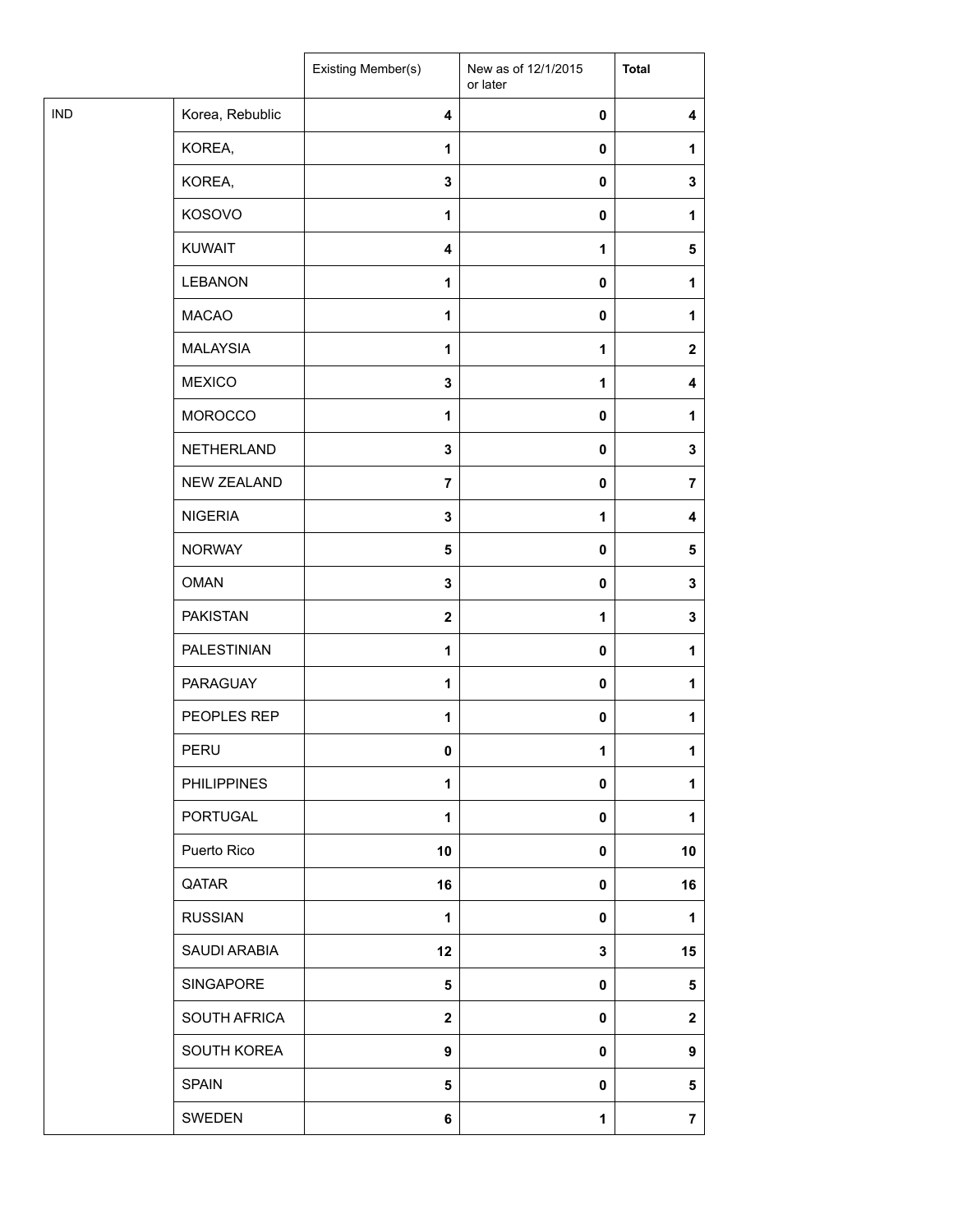|                  |                      | Existing Member(s)      | New as of 12/1/2015<br>or later | <b>Total</b>            |
|------------------|----------------------|-------------------------|---------------------------------|-------------------------|
| <b>IND</b>       | SWITZERLAND          | $\mathbf{1}$            | 0                               | $\mathbf{1}$            |
|                  | <b>TAIWAN</b>        | 10                      | 0                               | 10                      |
|                  | <b>TAIWAN ROC</b>    | $\mathbf{1}$            | 0                               | $\mathbf{1}$            |
|                  | <b>TRINIDAD AND</b>  | 1                       | 0                               | $\mathbf{1}$            |
|                  | UNITED ARAB          | 26                      | 1                               | 27                      |
|                  | <b>UNITED</b>        | 11                      | 0                               | 11                      |
|                  | <b>United States</b> | 16                      | 0                               | 16                      |
|                  | <b>UNITED</b>        | 297                     | 28                              | 325                     |
|                  | <b>URUGUAY</b>       | 1                       | 0                               | $\mathbf{1}$            |
|                  | <b>VIET NAM</b>      | $\mathbf{2}$            | 0                               | $\mathbf{2}$            |
|                  | <b>VIETNAM</b>       | 1                       | $\mathbf 0$                     | 1                       |
|                  | <b>Total</b>         | 4,352                   | 142                             | 4,494                   |
| IND <sub>2</sub> | <b>United States</b> | 1,631                   | 8                               | 1,639                   |
|                  | <b>AUSTRALIA</b>     | 18                      | 0                               | 18                      |
|                  | <b>AUSTRIA</b>       | $\mathbf{2}$            | 0                               | $\mathbf{2}$            |
|                  | <b>BAHRAIN</b>       | $\mathbf{2}$            | $\pmb{0}$                       | $\mathbf 2$             |
|                  | <b>BENIN</b>         | $\mathbf{1}$            | $\pmb{0}$                       | $\mathbf{1}$            |
|                  | <b>BRAZIL</b>        | 4                       | 0                               | 4                       |
|                  | CANADA               | 101                     | 1                               | 102                     |
|                  | <b>CAYMAN</b>        | $\mathbf{1}$            | $\mathbf 0$                     | $\mathbf{1}$            |
|                  | <b>CHINA</b>         | $\overline{\mathbf{4}}$ | 0                               | 4                       |
|                  | <b>COLOMBIA</b>      | $\mathbf{2}$            | 0                               | $\mathbf 2$             |
|                  | <b>COSTA RICA</b>    | 1                       | 0                               | 1                       |
|                  | <b>CYPRUS</b>        | 1                       | 0                               | $\mathbf{1}$            |
|                  | <b>FINLAND</b>       | 1                       | 0                               | 1                       |
|                  | <b>FRANCE</b>        | $\mathbf{1}$            | 0                               | $\mathbf{1}$            |
|                  | <b>GERMANY</b>       | 8                       | 0                               | 8                       |
|                  | <b>GREECE</b>        | 1                       | 0                               | 1                       |
|                  | <b>HONG KONG</b>     | $5\phantom{.0}$         | 0                               | $\overline{\mathbf{5}}$ |
|                  | <b>HONG KONG</b>     | $\overline{7}$          | 0                               | $\overline{7}$          |
|                  | <b>INDIA</b>         | 3                       | 0                               | $\mathbf 3$             |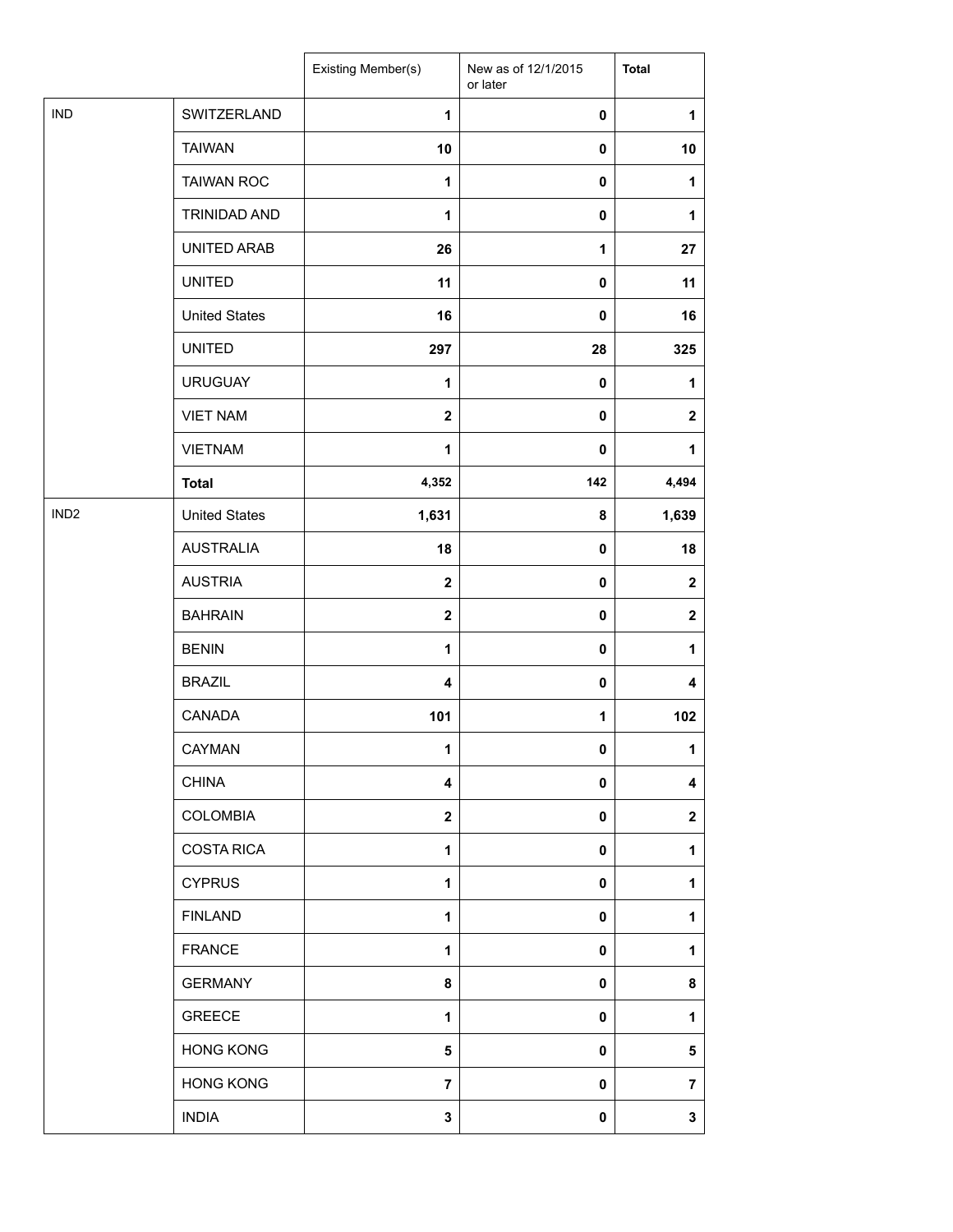| <b>IRAQ</b><br>$\pmb{0}$<br>1<br>1<br><b>ITALY</b><br>$\overline{\mathbf{4}}$<br>0<br>4<br><b>JAPAN</b><br>95<br>$\pmb{0}$<br>95<br>KAZAKHSTAN<br>1<br>0<br>1<br>Korea, Rebublic<br>$\mathbf 2$<br>0<br>$\mathbf{2}$<br>KOREA,<br>$\pmb{0}$<br>$\overline{\mathbf{4}}$<br>4<br>KUWAIT<br>5<br>$\pmb{0}$<br>$\sqrt{5}$<br>Lao People's<br>$\pmb{0}$<br>1<br>1<br><b>LUXEMBOURG</b><br>$\mathbf{1}$<br>0<br>1<br><b>MACAO</b><br>4<br>0<br>4<br><b>MALAYSIA</b><br>3<br>0<br>3<br><b>MARTINIQUE</b><br>$\mathbf{1}$<br>$\pmb{0}$<br>1<br>NETHERLAND<br>$\pmb{0}$<br>1<br>1<br><b>NEW</b><br>1<br>0<br>1<br>NEW ZEALAND<br>3<br>0<br>3<br><b>NIGERIA</b><br>1<br>0<br>1<br><b>NORWAY</b><br>1<br>0<br>$\mathbf{1}$<br><b>OMAN</b><br>$\mathbf{1}$<br>$\pmb{0}$<br>1<br>QATAR<br>15<br>$\pmb{0}$<br>15<br><b>ROMANIA</b><br>1<br>0<br>1<br><b>RUSSIAN</b><br>$\mathbf{1}$<br>0<br>1<br>SAUDI ARABIA<br>12<br>12<br>0<br><b>SINGAPORE</b><br>3<br>0<br>3<br><b>SLOVAKIA</b><br>$\overline{\mathbf{2}}$<br>0<br>$\mathbf{2}$<br>SOUTH KOREA<br>5<br>1<br>6<br><b>SPAIN</b><br>$\mathbf{2}$<br>0<br>$\mathbf{2}$<br>SWITZERLAND<br>$\overline{\mathbf{2}}$<br>0<br>$\mathbf 2$<br><b>TAIWAN</b><br>6<br>0<br>6<br><b>TAIWAN ROC</b><br>$\mathbf 2$<br>0<br>$\mathbf{2}$<br>THAILAND<br>$\overline{\mathbf{2}}$<br>0<br>$\mathbf 2$<br>TRINIDAD AND<br>$\mathbf{1}$<br>$\pmb{0}$<br>$\mathbf{1}$ |                  | Existing Member(s) | New as of 12/1/2015<br>or later | <b>Total</b> |
|------------------------------------------------------------------------------------------------------------------------------------------------------------------------------------------------------------------------------------------------------------------------------------------------------------------------------------------------------------------------------------------------------------------------------------------------------------------------------------------------------------------------------------------------------------------------------------------------------------------------------------------------------------------------------------------------------------------------------------------------------------------------------------------------------------------------------------------------------------------------------------------------------------------------------------------------------------------------------------------------------------------------------------------------------------------------------------------------------------------------------------------------------------------------------------------------------------------------------------------------------------------------------------------------------------------------------------------------------------------------------------------|------------------|--------------------|---------------------------------|--------------|
|                                                                                                                                                                                                                                                                                                                                                                                                                                                                                                                                                                                                                                                                                                                                                                                                                                                                                                                                                                                                                                                                                                                                                                                                                                                                                                                                                                                          | IND <sub>2</sub> |                    |                                 |              |
|                                                                                                                                                                                                                                                                                                                                                                                                                                                                                                                                                                                                                                                                                                                                                                                                                                                                                                                                                                                                                                                                                                                                                                                                                                                                                                                                                                                          |                  |                    |                                 |              |
|                                                                                                                                                                                                                                                                                                                                                                                                                                                                                                                                                                                                                                                                                                                                                                                                                                                                                                                                                                                                                                                                                                                                                                                                                                                                                                                                                                                          |                  |                    |                                 |              |
|                                                                                                                                                                                                                                                                                                                                                                                                                                                                                                                                                                                                                                                                                                                                                                                                                                                                                                                                                                                                                                                                                                                                                                                                                                                                                                                                                                                          |                  |                    |                                 |              |
|                                                                                                                                                                                                                                                                                                                                                                                                                                                                                                                                                                                                                                                                                                                                                                                                                                                                                                                                                                                                                                                                                                                                                                                                                                                                                                                                                                                          |                  |                    |                                 |              |
|                                                                                                                                                                                                                                                                                                                                                                                                                                                                                                                                                                                                                                                                                                                                                                                                                                                                                                                                                                                                                                                                                                                                                                                                                                                                                                                                                                                          |                  |                    |                                 |              |
|                                                                                                                                                                                                                                                                                                                                                                                                                                                                                                                                                                                                                                                                                                                                                                                                                                                                                                                                                                                                                                                                                                                                                                                                                                                                                                                                                                                          |                  |                    |                                 |              |
|                                                                                                                                                                                                                                                                                                                                                                                                                                                                                                                                                                                                                                                                                                                                                                                                                                                                                                                                                                                                                                                                                                                                                                                                                                                                                                                                                                                          |                  |                    |                                 |              |
|                                                                                                                                                                                                                                                                                                                                                                                                                                                                                                                                                                                                                                                                                                                                                                                                                                                                                                                                                                                                                                                                                                                                                                                                                                                                                                                                                                                          |                  |                    |                                 |              |
|                                                                                                                                                                                                                                                                                                                                                                                                                                                                                                                                                                                                                                                                                                                                                                                                                                                                                                                                                                                                                                                                                                                                                                                                                                                                                                                                                                                          |                  |                    |                                 |              |
|                                                                                                                                                                                                                                                                                                                                                                                                                                                                                                                                                                                                                                                                                                                                                                                                                                                                                                                                                                                                                                                                                                                                                                                                                                                                                                                                                                                          |                  |                    |                                 |              |
|                                                                                                                                                                                                                                                                                                                                                                                                                                                                                                                                                                                                                                                                                                                                                                                                                                                                                                                                                                                                                                                                                                                                                                                                                                                                                                                                                                                          |                  |                    |                                 |              |
|                                                                                                                                                                                                                                                                                                                                                                                                                                                                                                                                                                                                                                                                                                                                                                                                                                                                                                                                                                                                                                                                                                                                                                                                                                                                                                                                                                                          |                  |                    |                                 |              |
|                                                                                                                                                                                                                                                                                                                                                                                                                                                                                                                                                                                                                                                                                                                                                                                                                                                                                                                                                                                                                                                                                                                                                                                                                                                                                                                                                                                          |                  |                    |                                 |              |
|                                                                                                                                                                                                                                                                                                                                                                                                                                                                                                                                                                                                                                                                                                                                                                                                                                                                                                                                                                                                                                                                                                                                                                                                                                                                                                                                                                                          |                  |                    |                                 |              |
|                                                                                                                                                                                                                                                                                                                                                                                                                                                                                                                                                                                                                                                                                                                                                                                                                                                                                                                                                                                                                                                                                                                                                                                                                                                                                                                                                                                          |                  |                    |                                 |              |
|                                                                                                                                                                                                                                                                                                                                                                                                                                                                                                                                                                                                                                                                                                                                                                                                                                                                                                                                                                                                                                                                                                                                                                                                                                                                                                                                                                                          |                  |                    |                                 |              |
|                                                                                                                                                                                                                                                                                                                                                                                                                                                                                                                                                                                                                                                                                                                                                                                                                                                                                                                                                                                                                                                                                                                                                                                                                                                                                                                                                                                          |                  |                    |                                 |              |
|                                                                                                                                                                                                                                                                                                                                                                                                                                                                                                                                                                                                                                                                                                                                                                                                                                                                                                                                                                                                                                                                                                                                                                                                                                                                                                                                                                                          |                  |                    |                                 |              |
|                                                                                                                                                                                                                                                                                                                                                                                                                                                                                                                                                                                                                                                                                                                                                                                                                                                                                                                                                                                                                                                                                                                                                                                                                                                                                                                                                                                          |                  |                    |                                 |              |
|                                                                                                                                                                                                                                                                                                                                                                                                                                                                                                                                                                                                                                                                                                                                                                                                                                                                                                                                                                                                                                                                                                                                                                                                                                                                                                                                                                                          |                  |                    |                                 |              |
|                                                                                                                                                                                                                                                                                                                                                                                                                                                                                                                                                                                                                                                                                                                                                                                                                                                                                                                                                                                                                                                                                                                                                                                                                                                                                                                                                                                          |                  |                    |                                 |              |
|                                                                                                                                                                                                                                                                                                                                                                                                                                                                                                                                                                                                                                                                                                                                                                                                                                                                                                                                                                                                                                                                                                                                                                                                                                                                                                                                                                                          |                  |                    |                                 |              |
|                                                                                                                                                                                                                                                                                                                                                                                                                                                                                                                                                                                                                                                                                                                                                                                                                                                                                                                                                                                                                                                                                                                                                                                                                                                                                                                                                                                          |                  |                    |                                 |              |
|                                                                                                                                                                                                                                                                                                                                                                                                                                                                                                                                                                                                                                                                                                                                                                                                                                                                                                                                                                                                                                                                                                                                                                                                                                                                                                                                                                                          |                  |                    |                                 |              |
|                                                                                                                                                                                                                                                                                                                                                                                                                                                                                                                                                                                                                                                                                                                                                                                                                                                                                                                                                                                                                                                                                                                                                                                                                                                                                                                                                                                          |                  |                    |                                 |              |
|                                                                                                                                                                                                                                                                                                                                                                                                                                                                                                                                                                                                                                                                                                                                                                                                                                                                                                                                                                                                                                                                                                                                                                                                                                                                                                                                                                                          |                  |                    |                                 |              |
|                                                                                                                                                                                                                                                                                                                                                                                                                                                                                                                                                                                                                                                                                                                                                                                                                                                                                                                                                                                                                                                                                                                                                                                                                                                                                                                                                                                          |                  |                    |                                 |              |
|                                                                                                                                                                                                                                                                                                                                                                                                                                                                                                                                                                                                                                                                                                                                                                                                                                                                                                                                                                                                                                                                                                                                                                                                                                                                                                                                                                                          |                  |                    |                                 |              |
|                                                                                                                                                                                                                                                                                                                                                                                                                                                                                                                                                                                                                                                                                                                                                                                                                                                                                                                                                                                                                                                                                                                                                                                                                                                                                                                                                                                          |                  |                    |                                 |              |
|                                                                                                                                                                                                                                                                                                                                                                                                                                                                                                                                                                                                                                                                                                                                                                                                                                                                                                                                                                                                                                                                                                                                                                                                                                                                                                                                                                                          |                  |                    |                                 |              |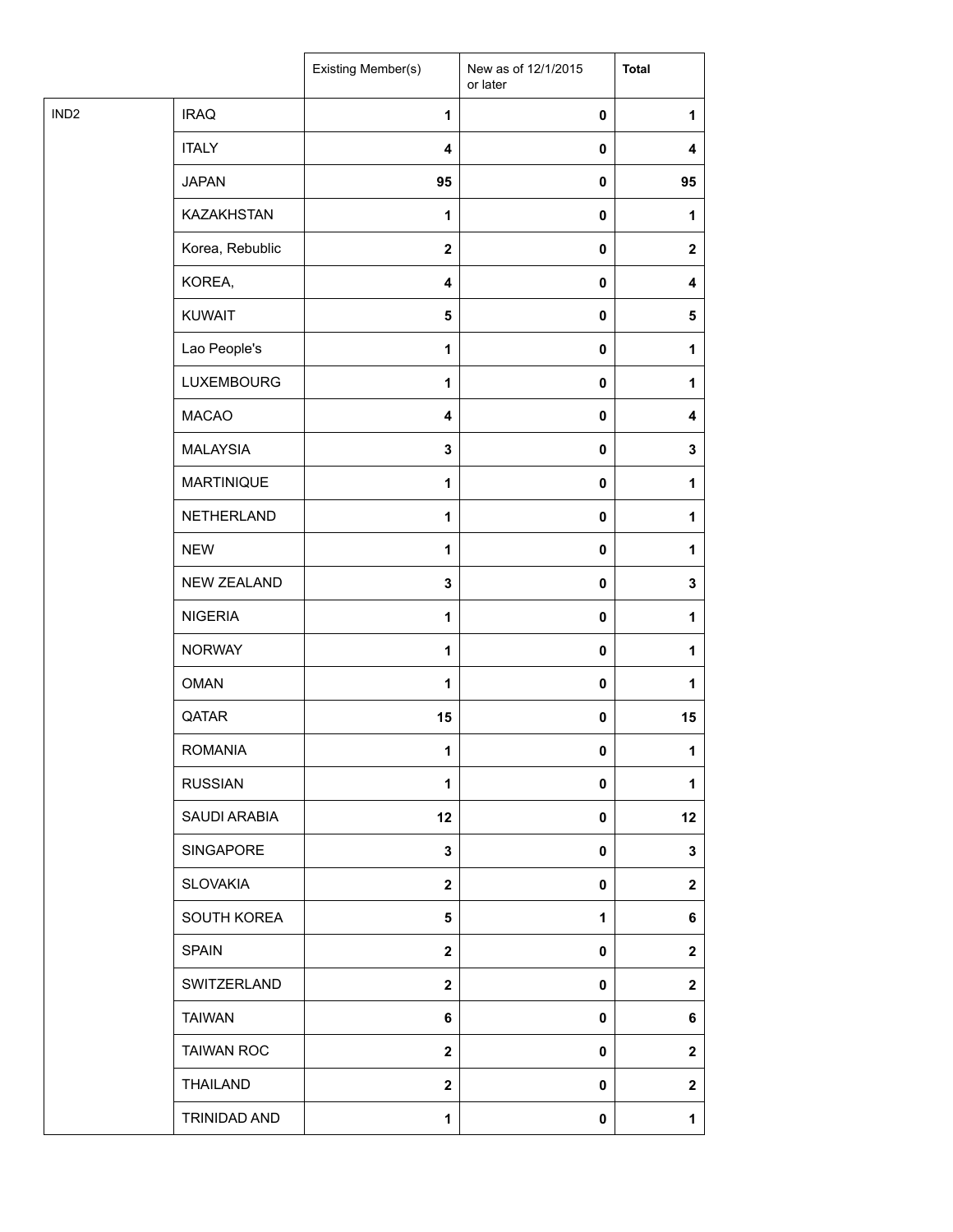|                  |                      | Existing Member(s) | New as of 12/1/2015<br>or later | <b>Total</b>     |
|------------------|----------------------|--------------------|---------------------------------|------------------|
| IND <sub>2</sub> | <b>TURKEY</b>        | $\mathbf{2}$       | 0                               | $\mathbf{2}$     |
|                  | <b>UKRAINE</b>       | $\mathbf{1}$       | 0                               | $\mathbf{1}$     |
|                  | UNITED ARAB          | 11                 | 0                               | 11               |
|                  | <b>UNITED</b>        | 6                  | 0                               | 6                |
|                  | <b>UNITED</b>        | 119                | 1                               | 120              |
|                  | <b>URUGUAY</b>       | $\mathbf{2}$       | $\pmb{0}$                       | $\mathbf{2}$     |
|                  | VENEZUELA            | 1                  | 0                               | $\mathbf{1}$     |
|                  | <b>Total</b>         | 2,120              | 11                              | 2,131            |
| LIF              | <b>United States</b> | 41                 | 0                               | 41               |
|                  | <b>AUSTRALIA</b>     | $\mathbf{1}$       | 0                               | $\mathbf{1}$     |
|                  | <b>CANADA</b>        | $\mathbf{2}$       | 0                               | $\mathbf 2$      |
|                  | <b>EGYPT</b>         | $\mathbf{1}$       | 0                               | $\mathbf{1}$     |
|                  | <b>ISRAEL</b>        | $\mathbf{1}$       | 0                               | $\mathbf{1}$     |
|                  | <b>JAPAN</b>         | $\mathbf{1}$       | 0                               | $\mathbf{1}$     |
|                  | UNITED ARAB          | $\mathbf{1}$       | 0                               | $\mathbf{1}$     |
|                  | <b>UNITED</b>        | $\mathbf{2}$       | 0                               | $\mathbf{2}$     |
|                  | <b>UNITED</b>        | 1                  | 0                               | $\mathbf{1}$     |
|                  | <b>Total</b>         | 51                 | 0                               | 51               |
| NT               | <b>United States</b> | 382                | 18                              | 400              |
|                  | <b>AUSTRALIA</b>     | 3                  | $\mathbf 0$                     | 3                |
|                  | <b>AUSTRIA</b>       | $\mathbf{1}$       | 0                               | 1                |
|                  | CANADA               | 22                 | 0                               | 22               |
|                  | <b>CHINA</b>         | $\mathbf 3$        | 0                               | $\mathbf 3$      |
|                  | <b>COLOMBIA</b>      | $\mathbf 1$        | 0                               | $\mathbf{1}$     |
|                  | <b>ECUADOR</b>       | $\mathbf 2$        | 0                               | $\boldsymbol{2}$ |
|                  | <b>GERMANY</b>       | $\mathbf{1}$       | 0                               | $\mathbf{1}$     |
|                  | <b>GREECE</b>        | $\mathbf{1}$       | 0                               | 1                |
|                  | <b>IRAQ</b>          | $\mathbf 1$        | 0                               | $\mathbf{1}$     |
|                  | <b>ITALY</b>         | $\mathbf{1}$       | 0                               | $\mathbf{1}$     |
|                  | <b>JAPAN</b>         | 15                 | 0                               | 15               |
|                  | <b>KUWAIT</b>        | $\mathbf{1}$       | 0                               | $\mathbf{1}$     |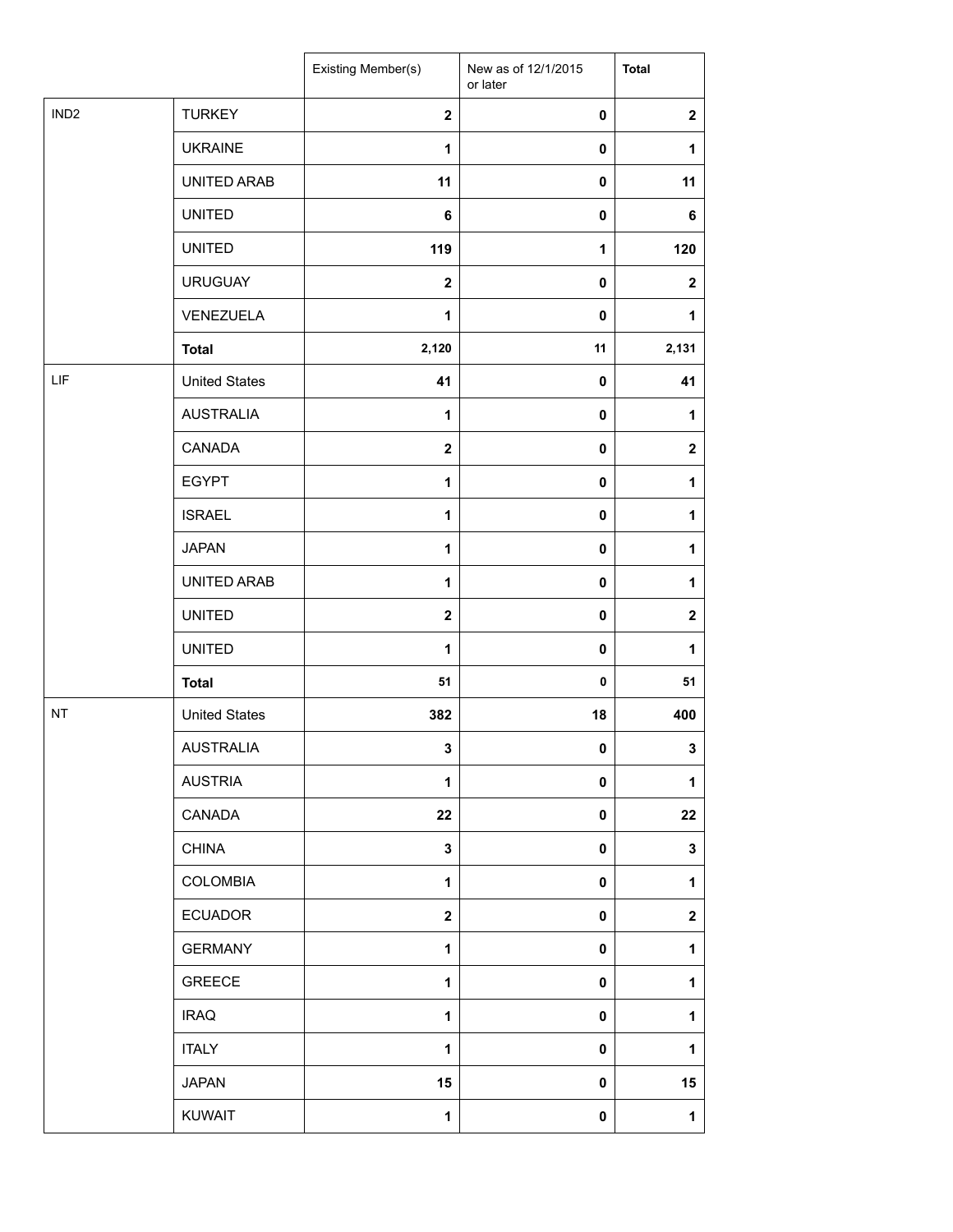|                 |                      | Existing Member(s)      | New as of 12/1/2015<br>or later | <b>Total</b>            |
|-----------------|----------------------|-------------------------|---------------------------------|-------------------------|
| <b>NT</b>       | <b>MARTINIQUE</b>    | 1                       | 0                               | 1                       |
|                 | <b>MATARA</b>        | $\mathbf{1}$            | 0                               | 1                       |
|                 | <b>NEW ZEALAND</b>   | $\mathbf{1}$            | $\mathbf 0$                     | $\mathbf{1}$            |
|                 | PERU                 | $\mathbf{2}$            | 0                               | $\mathbf{2}$            |
|                 | QATAR                | $\mathbf{2}$            | 0                               | $\boldsymbol{2}$        |
|                 | <b>RUSSIA</b>        | 1                       | 0                               | 1                       |
|                 | SAUDI ARABIA         | 5                       | 0                               | 5                       |
|                 | <b>SLOVAKIA</b>      | 1                       | 0                               | $\mathbf{1}$            |
|                 | SOUTH KOREA          | $\mathbf{1}$            | $\mathbf{1}$                    | $\overline{\mathbf{2}}$ |
|                 | <b>SPAIN</b>         | $\mathbf{1}$            | $\mathbf 0$                     | $\mathbf{1}$            |
|                 | <b>THAILAND</b>      | 1                       | 0                               | $\mathbf{1}$            |
|                 | <b>UNITED</b>        | $\mathbf{2}$            | $\mathbf 0$                     | $\boldsymbol{2}$        |
|                 | <b>UNITED</b>        | 88                      | 4                               | 92                      |
|                 | <b>Total</b>         | 541                     | 23                              | 564                     |
| NT <sub>2</sub> | <b>United States</b> | 319                     | $\mathbf 0$                     | 319                     |
|                 | <b>AUSTRALIA</b>     | $\overline{\mathbf{4}}$ | $\pmb{0}$                       | 4                       |
|                 | CANADA               | $\overline{7}$          | $\mathbf 0$                     | $\overline{7}$          |
|                 | <b>HONG KONG</b>     | $\mathbf{2}$            | $\mathbf 0$                     | $\boldsymbol{2}$        |
|                 | <b>HONG KONG</b>     | 1                       | 0                               | 1                       |
|                 | <b>HUNGARY</b>       | 1                       | $\pmb{0}$                       | 1                       |
|                 | <b>ITALY</b>         | $\mathbf{1}$            | 0                               | 1                       |
|                 | <b>JAPAN</b>         | $\overline{7}$          | 0                               | $\overline{7}$          |
|                 | KOREA,               | $\mathbf{1}$            | $\mathbf 0$                     | 1                       |
|                 | <b>KUWAIT</b>        | $\mathbf{1}$            | $\mathbf 0$                     | $\mathbf{1}$            |
|                 | <b>MACAO</b>         | $\mathbf{1}$            | $\mathbf 0$                     | 1                       |
|                 | SAUDI ARABIA         | 1                       | $\mathbf 0$                     | 1                       |
|                 | SINGAPORE            | $\mathbf{1}$            | 1                               | $\mathbf{2}$            |
|                 | SOUTH KOREA          | 1                       | $\pmb{0}$                       | 1                       |
|                 | SWITZERLAND          | $\mathbf{1}$            | $\mathbf 0$                     | 1                       |
|                 | <b>TAIWAN</b>        | $\mathbf{2}$            | $\mathbf 0$                     | $\boldsymbol{2}$        |
|                 | UNITED ARAB          | 0                       | 1                               | $\mathbf{1}$            |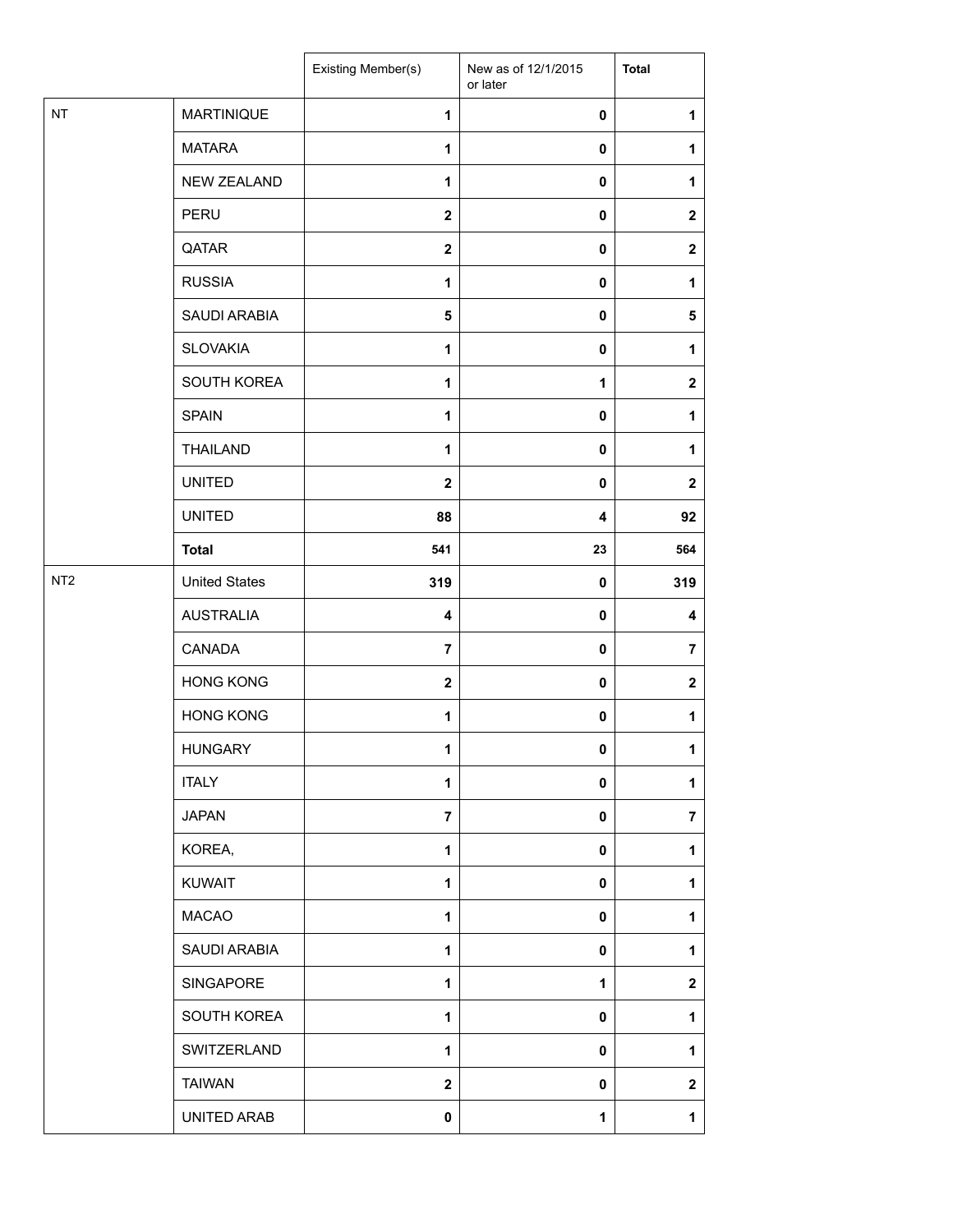|                 |                      | Existing Member(s)      | New as of 12/1/2015<br>or later | <b>Total</b>     |
|-----------------|----------------------|-------------------------|---------------------------------|------------------|
| NT <sub>2</sub> | <b>UNITED</b>        | $\mathbf{1}$            | 0                               | $\mathbf{1}$     |
|                 | <b>UNITED</b>        | 33                      | 3                               | 36               |
|                 | <b>Total</b>         | 385                     | 5                               | 390              |
| <b>PTR</b>      | <b>United States</b> | 318                     | 16                              | 334              |
|                 | <b>AUSTRALIA</b>     | $\mathbf{1}$            | $\pmb{0}$                       | $\mathbf{1}$     |
|                 | <b>BRAZIL</b>        | 4                       | $\pmb{0}$                       | 4                |
|                 | CANADA               | 20                      | $\mathbf 1$                     | 21               |
|                 | <b>CHILE</b>         | $\mathbf{1}$            | $\pmb{0}$                       | 1                |
|                 | <b>CHINA</b>         | $\overline{\mathbf{4}}$ | $\pmb{0}$                       | 4                |
|                 | <b>CZECH</b>         | $\boldsymbol{2}$        | $\pmb{0}$                       | $\boldsymbol{2}$ |
|                 | <b>DOMINICAN</b>     | $\mathbf{1}$            | $\pmb{0}$                       | $\mathbf{1}$     |
|                 | <b>ECUADOR</b>       | 9                       | $\pmb{0}$                       | $\boldsymbol{9}$ |
|                 | <b>EGYPT</b>         | $\mathbf{1}$            | $\pmb{0}$                       | 1                |
|                 | <b>FRANCE</b>        | $\mathbf{1}$            | 0                               | $\mathbf{1}$     |
|                 | <b>GERMANY</b>       | $\mathbf{1}$            | 0                               | 1                |
|                 | <b>GREECE</b>        | $\mathbf{1}$            | 0                               | $\mathbf{1}$     |
|                 | <b>HAITI</b>         | $\mathbf{1}$            | $\pmb{0}$                       | $\mathbf{1}$     |
|                 | <b>IRAQ</b>          | $\mathbf{1}$            | $\pmb{0}$                       | $\mathbf{1}$     |
|                 | <b>ISRAEL</b>        | $\mathbf{1}$            | $\pmb{0}$                       | $\mathbf{1}$     |
|                 | <b>JAPAN</b>         | 8                       | $\mathbf{0}$                    | 8                |
|                 | LITHUANIA            | $\mathbf{1}$            | 0                               | 1                |
|                 | <b>MACAO</b>         | $\mathbf{1}$            | $\pmb{0}$                       | $\mathbf{1}$     |
|                 | <b>MEXICO</b>        | $\mathbf{1}$            | $\pmb{0}$                       | 1                |
|                 | <b>MOROCCO</b>       | $\mathbf{1}$            | $\pmb{0}$                       | $\mathbf{1}$     |
|                 | <b>NEPAL</b>         | 1                       | $\pmb{0}$                       | 1                |
|                 | NEW ZEALAND          | $\mathbf{1}$            | 0                               | 1                |
|                 | <b>NIGERIA</b>       | $\mathbf{1}$            | 0                               | $\mathbf{1}$     |
|                 | <b>NORTHERN</b>      | $\mathbf{1}$            | 0                               | $\mathbf{1}$     |
|                 | <b>OMAN</b>          | $\mathbf{1}$            | 0                               | $\mathbf{1}$     |
|                 | <b>PAKISTAN</b>      | 1                       | $\pmb{0}$                       | 1                |
|                 | PANAMA               | $\mathbf{1}$            | 0                               | $\mathbf{1}$     |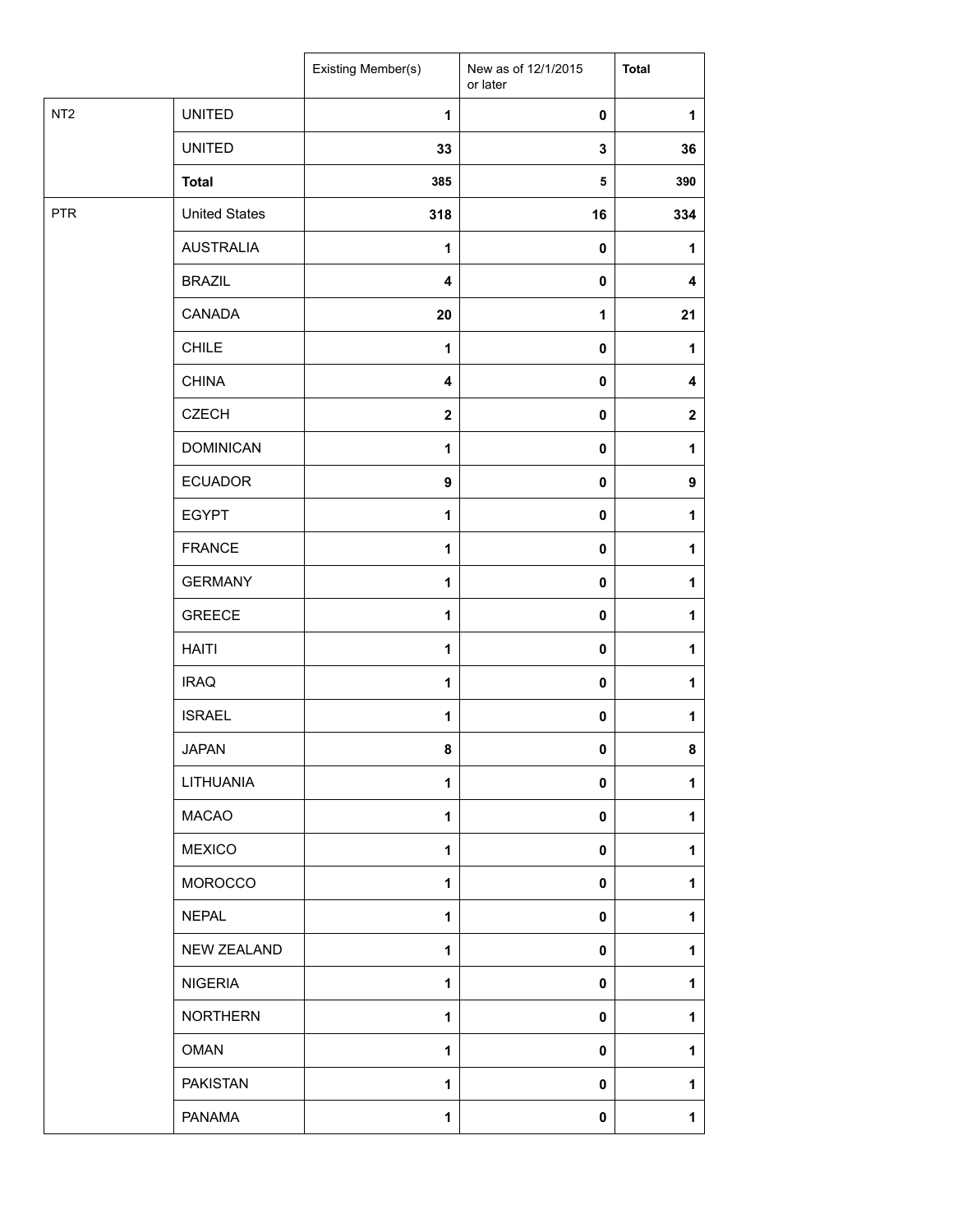|                  |                      | Existing Member(s) | New as of 12/1/2015<br>or later | <b>Total</b>     |
|------------------|----------------------|--------------------|---------------------------------|------------------|
| <b>PTR</b>       | PERU                 | $\mathbf{1}$       | $\pmb{0}$                       | 1                |
|                  | <b>PHILIPPINES</b>   | $\mathbf{1}$       | $\mathbf 0$                     | 1                |
|                  | Puerto Rico          | 5                  | $\mathbf 0$                     | ${\bf 5}$        |
|                  | QATAR                | 1                  | $\mathbf 0$                     | 1                |
|                  | SAUDI ARABIA         | $\mathbf{1}$       | $\pmb{0}$                       | 1                |
|                  | SINGAPORE            | 1                  | $\mathbf 0$                     | 1                |
|                  | <b>SLOVENIA</b>      | $\mathbf{1}$       | $\pmb{0}$                       | 1                |
|                  | SOUTH AFRICA         | $\mathbf{1}$       | $\mathbf 0$                     | 1                |
|                  | SOUTH KOREA          | 1                  | $\mathbf 0$                     | 1                |
|                  | <b>SPAIN</b>         | $\mathbf{1}$       | $\pmb{0}$                       | 1                |
|                  | <b>TAIWAN</b>        | $\mathbf{1}$       | $\mathbf 0$                     | 1                |
|                  | TANZANIA,            | 4                  | $\mathbf 0$                     | 4                |
|                  | <b>THAILAND</b>      | $\mathbf{2}$       | $\mathbf 0$                     | $\mathbf{2}$     |
|                  | <b>TURKEY</b>        | 3                  | $\mathbf 0$                     | $\mathbf{3}$     |
|                  | UNITED ARAB          | $\mathbf{2}$       | $\pmb{0}$                       | $\boldsymbol{2}$ |
|                  | <b>UNITED</b>        | 3                  | 1                               | 4                |
|                  | <b>United States</b> | $\mathbf{2}$       | $\pmb{0}$                       | $\mathbf{2}$     |
|                  | <b>UNITED</b>        | 26                 | $\mathbf{1}$                    | 27               |
|                  | VENEZUELA            | 3                  | $\mathbf 0$                     | $\mathbf 3$      |
|                  | <b>Total</b>         | 446                | 19                              | 465              |
| PTR <sub>2</sub> | <b>United States</b> | 193                | $\mathbf 1$                     | 194              |
|                  | <b>ARMENIA</b>       | $\mathbf{1}$       | $\mathbf 0$                     | 1                |
|                  | <b>BRAZIL</b>        | $\mathbf 2$        | $\pmb{0}$                       | $\mathbf{2}$     |
|                  | CANADA               | 9                  | $\mathbf 0$                     | $\boldsymbol{9}$ |
|                  | <b>CHILE</b>         | 1                  | $\mathbf 0$                     | 1                |
|                  | <b>CHINA</b>         | 3                  | $\mathbf 0$                     | $\mathbf 3$      |
|                  | COLOMBIA             | 1                  | $\mathbf 0$                     | 1                |
|                  | <b>CZECH</b>         | 1                  | $\mathbf 0$                     | 1                |
|                  | <b>GERMANY</b>       | 1                  | $\pmb{0}$                       | 1                |
|                  | <b>HONG KONG</b>     | 1                  | $\pmb{0}$                       | 1                |
|                  | <b>INDONESIA</b>     | $\mathbf 2$        | $\pmb{0}$                       | $\mathbf{2}$     |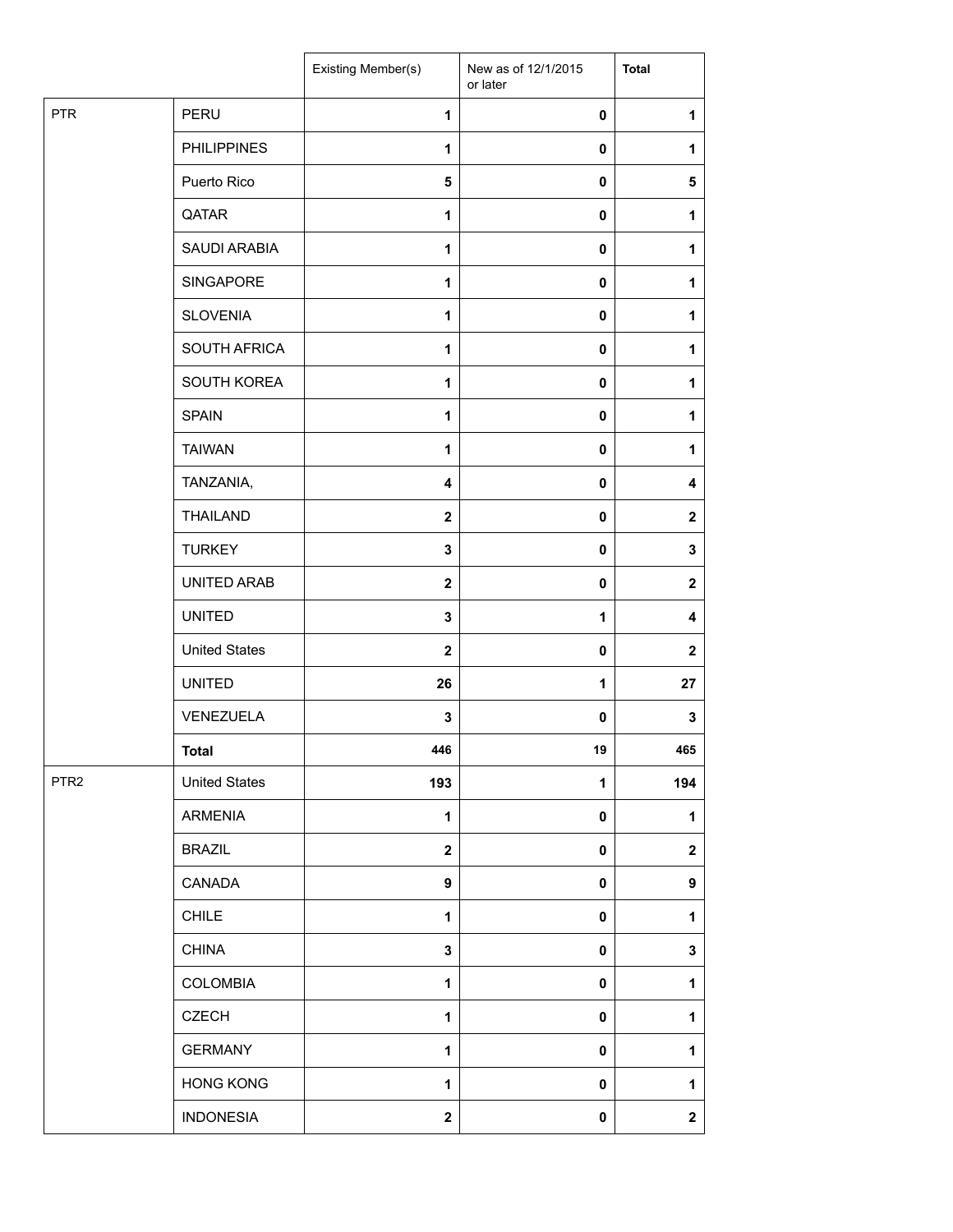|                  |                      | Existing Member(s)      | New as of 12/1/2015<br>or later | <b>Total</b>            |
|------------------|----------------------|-------------------------|---------------------------------|-------------------------|
| PTR <sub>2</sub> | <b>ISRAEL</b>        | $\mathbf{1}$            | $\pmb{0}$                       | $\mathbf{1}$            |
|                  | <b>ITALY</b>         | $\mathbf{1}$            | 0                               | 1                       |
|                  | <b>JAPAN</b>         | $\mathbf{3}$            | 0                               | $\mathbf 3$             |
|                  | <b>MACAO</b>         | 1                       | $\mathbf 0$                     | 1                       |
|                  | <b>MEXICO</b>        | $\pmb{0}$               | $\mathbf{1}$                    | 1                       |
|                  | <b>PHILIPPINES</b>   | $\mathbf{1}$            | $\pmb{0}$                       | 1                       |
|                  | POLAND               | $\mathbf{1}$            | 0                               | 1                       |
|                  | SAUDI ARABIA         | 8                       | 0                               | 8                       |
|                  | <b>TAIWAN</b>        | 5                       | 0                               | 5                       |
|                  | <b>THAILAND</b>      | $\mathbf{1}$            | 0                               | 1                       |
|                  | <b>TURKEY</b>        | 5                       | 0                               | 5                       |
|                  | UNITED ARAB          | 1                       | $\pmb{0}$                       | 1                       |
|                  | <b>UNITED</b>        | 15                      | $\mathbf 0$                     | 15                      |
|                  | <b>Total</b>         | 258                     | $\mathbf{2}$                    | 260                     |
| <b>RET</b>       | <b>United States</b> | 122                     | 1                               | 123                     |
|                  | <b>ARGENTINA</b>     | $\mathbf{1}$            | 0                               | 1                       |
|                  | <b>BRAZIL</b>        | 1                       | 0                               | 1                       |
|                  | CANADA               | $\overline{7}$          | 0                               | $\overline{7}$          |
|                  | <b>COLOMBIA</b>      | 1                       | 0                               | $\mathbf{1}$            |
|                  | <b>GERMANY</b>       | 1                       | $\mathbf 0$                     | $\blacktriangleleft$    |
|                  | <b>JAPAN</b>         | $\mathbf 3$             | 0                               | $\mathbf 3$             |
|                  | PORTUGAL             | $\mathbf{1}$            | 0                               | $\mathbf{1}$            |
|                  | SRI LANKA            | $\mathbf{1}$            | 0                               | 1                       |
|                  | <b>UNITED</b>        | 5                       | 0                               | 5                       |
|                  | <b>Total</b>         | 143                     | $\mathbf{1}$                    | 144                     |
| RET2             | <b>United States</b> | 83                      | $\pmb{0}$                       | 83                      |
|                  | <b>AUSTRALIA</b>     | $\mathbf{1}$            | $\pmb{0}$                       | $\mathbf{1}$            |
|                  | CANADA               | $\mathbf 1$             | 0                               | $\mathbf{1}$            |
|                  | <b>ISRAEL</b>        | $\overline{\mathbf{4}}$ | 0                               | 4                       |
|                  | <b>ITALY</b>         | 1                       | $\pmb{0}$                       | 1                       |
|                  | <b>JAPAN</b>         | 4                       | 0                               | $\overline{\mathbf{4}}$ |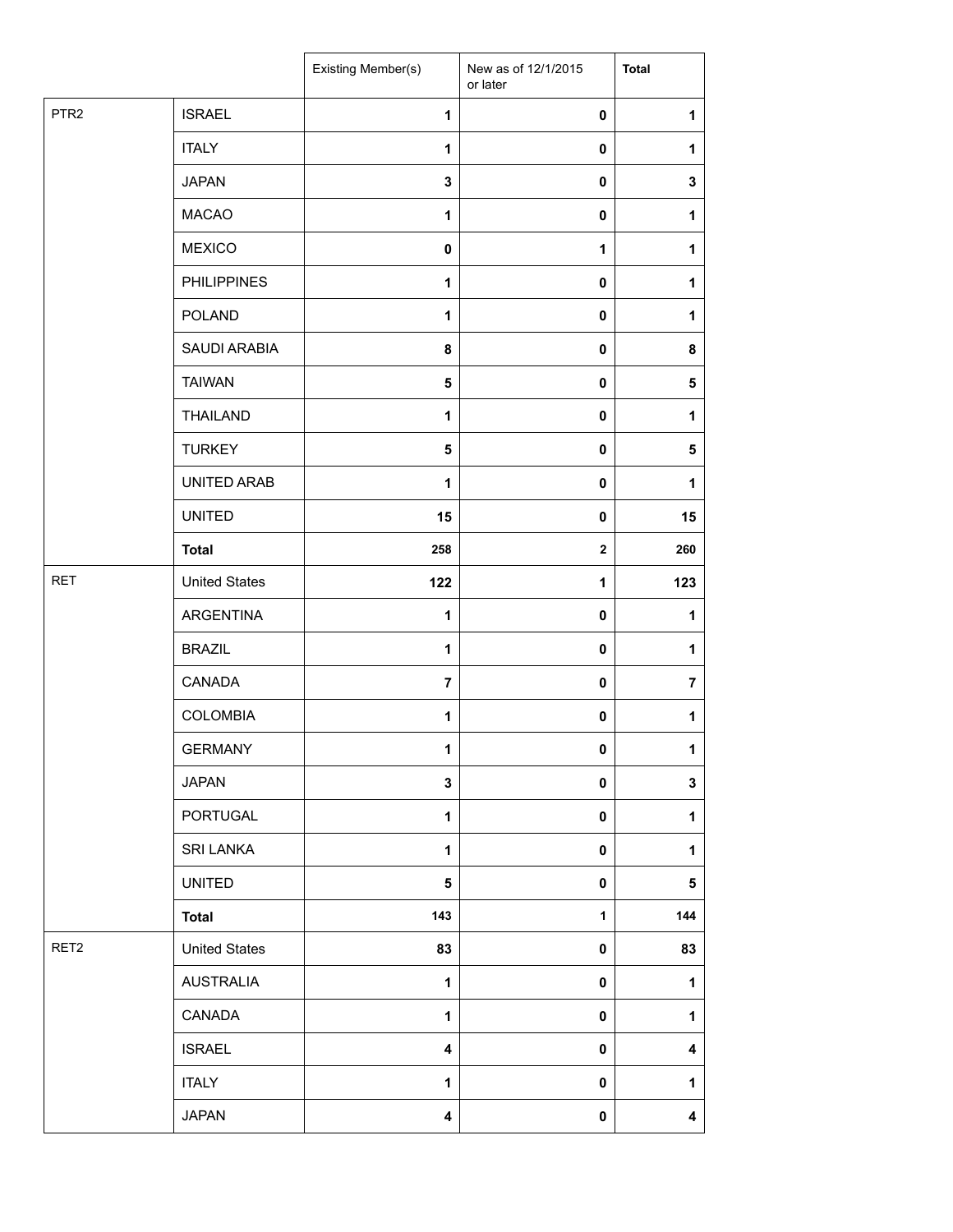|                  |                      | Existing Member(s)      | New as of 12/1/2015<br>or later | <b>Total</b>     |
|------------------|----------------------|-------------------------|---------------------------------|------------------|
| RET <sub>2</sub> | <b>SPAIN</b>         | 1                       | 0                               | 1                |
|                  | <b>UNITED</b>        | $\mathbf{2}$            | $\pmb{0}$                       | $\mathbf{2}$     |
|                  | <b>UNITED</b>        | $\mathbf{1}$            | 0                               | 1                |
|                  | <b>Total</b>         | 98                      | $\pmb{0}$                       | 98               |
| STU              | <b>United States</b> | 640                     | 42                              | 682              |
|                  | <b>AUSTRALIA</b>     | $\boldsymbol{9}$        | $\pmb{0}$                       | $\boldsymbol{9}$ |
|                  | <b>BELGIUM</b>       | 1                       | 0                               | 1                |
|                  | <b>BRAZIL</b>        | 1                       | 0                               | 1                |
|                  | CANADA               | 70                      | 0                               | 70               |
|                  | <b>CHINA</b>         | $\overline{7}$          | 0                               | $\overline{7}$   |
|                  | <b>GERMANY</b>       | $\mathbf 3$             | 0                               | 3                |
|                  | <b>HAITI</b>         | $\mathbf{1}$            | $\pmb{0}$                       | 1                |
|                  | <b>HONG KONG</b>     | 1                       | 1                               | $\mathbf 2$      |
|                  | <b>HONG KONG</b>     | $\mathbf 3$             | 0                               | 3                |
|                  | <b>JAPAN</b>         | 10                      | 0                               | 10               |
|                  | Korea, Rebublic      | $\mathbf{1}$            | 0                               | 1                |
|                  | <b>MALAYSIA</b>      | 1                       | 0                               | 1                |
|                  | <b>MEXICO</b>        | $\mathbf{1}$            | 0                               | 1                |
|                  | NEW ZEALAND          | $\mathbf{2}$            | 0                               | $\mathbf 2$      |
|                  | <b>PHILIPPINES</b>   | $\mathbf{2}$            | 0                               | $\mathbf 2$      |
|                  | <b>POLAND</b>        | $\mathbf{1}$            | 0                               | $\mathbf{1}$     |
|                  | <b>RUSSIAN</b>       | $\mathbf{1}$            | 1                               | $\mathbf{2}$     |
|                  | SAUDI ARABIA         | $\overline{\mathbf{2}}$ | $\mathbf 0$                     | $\mathbf{2}$     |
|                  | <b>SLOVENIA</b>      | 1                       | $\mathbf 0$                     | 1                |
|                  | SOUTH KOREA          | 3                       | 1                               | 4                |
|                  | <b>SPAIN</b>         | $\mathbf{1}$            | 0                               | 1                |
|                  | <b>THAILAND</b>      | 4                       | 0                               | 4                |
|                  | <b>TURKEY</b>        | $\overline{\mathbf{4}}$ | $\mathbf 0$                     | 4                |
|                  | UNITED ARAB          | $\mathbf 0$             | $\mathbf{1}$                    | 1                |
|                  | <b>UNITED</b>        | 8                       | 0                               | 8                |
|                  | <b>United States</b> | 1                       | 0                               | 1                |
|                  |                      |                         |                                 |                  |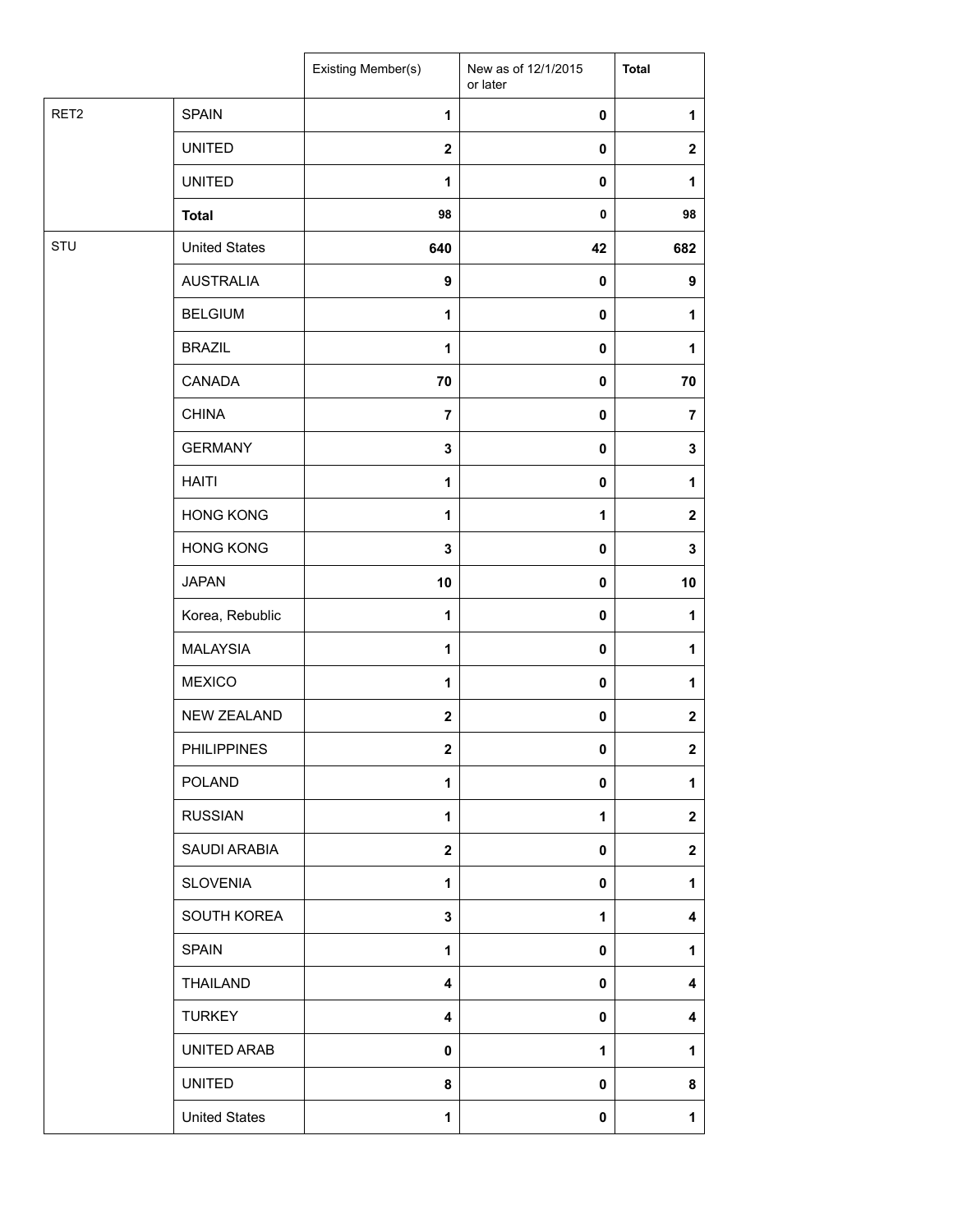|                  |                      | Existing Member(s)      | New as of 12/1/2015<br>or later | <b>Total</b>     |
|------------------|----------------------|-------------------------|---------------------------------|------------------|
| STU              | <b>UNITED</b>        | 103                     | 9                               | 112              |
|                  | <b>Total</b>         | 882                     | 55                              | 937              |
| STU <sub>2</sub> | <b>United States</b> | 345                     | 4                               | 349              |
|                  | <b>ALBANIA</b>       | 1                       | 0                               | 1                |
|                  | <b>AUSTRALIA</b>     | $\overline{\mathbf{4}}$ | 0                               | 4                |
|                  | <b>BRAZIL</b>        | $\mathbf{2}$            | 0                               | $\mathbf 2$      |
|                  | CAMEROON             | 1                       | $\mathbf{1}$                    | $\mathbf{2}$     |
|                  | CANADA               | 25                      | $\pmb{0}$                       | 25               |
|                  | <b>CHINA</b>         | $\boldsymbol{2}$        | 0                               | $\boldsymbol{2}$ |
|                  | <b>FRANCE</b>        | $\mathbf{1}$            | 0                               | $\mathbf{1}$     |
|                  | <b>GERMANY</b>       | $\mathbf{1}$            | 0                               | 1                |
|                  | <b>HONG KONG</b>     | $\mathbf{2}$            | 0                               | $\mathbf 2$      |
|                  | <b>HONG KONG</b>     | $\mathbf{1}$            | 0                               | $\mathbf{1}$     |
|                  | <b>INDONESIA</b>     | 1                       | 0                               | 1                |
|                  | <b>ISRAEL</b>        | $\mathbf{2}$            | 0                               | $\mathbf 2$      |
|                  | <b>JAPAN</b>         | $\overline{\mathbf{4}}$ | 0                               | 4                |
|                  | Korea, Rebublic      | 1                       | 0                               | 1                |
|                  | KOREA,               | 1                       | 0                               | $\mathbf{1}$     |
|                  | LEBANON              | 1                       | 0                               | 1                |
|                  | <b>LIBYAN ARAB</b>   | 1                       | 0                               | $\mathbf{1}$     |
|                  | <b>MEXICO</b>        | 3                       | 0                               | $\mathbf 3$      |
|                  | <b>NEPAL</b>         | $\mathbf{1}$            | 0                               | $\mathbf{1}$     |
|                  | NEW ZEALAND          | 1                       | 0                               | $\mathbf{1}$     |
|                  | <b>OMAN</b>          | 1                       | 0                               | $\mathbf{1}$     |
|                  | Puerto Rico          | $\mathbf{1}$            | 0                               | $\mathbf{1}$     |
|                  | SINGAPORE            | 1                       | 0                               | $\mathbf{1}$     |
|                  | <b>TAIWAN ROC</b>    | 1                       | 0                               | $\mathbf{1}$     |
|                  | <b>UNITED</b>        | 5                       | 0                               | 5                |
|                  | <b>UNITED</b>        | 27                      | 1                               | 28               |
|                  | <b>Total</b>         | 437                     | 6                               | 443              |
| <b>Total</b>     |                      | 10,889                  | 307                             | 11,196           |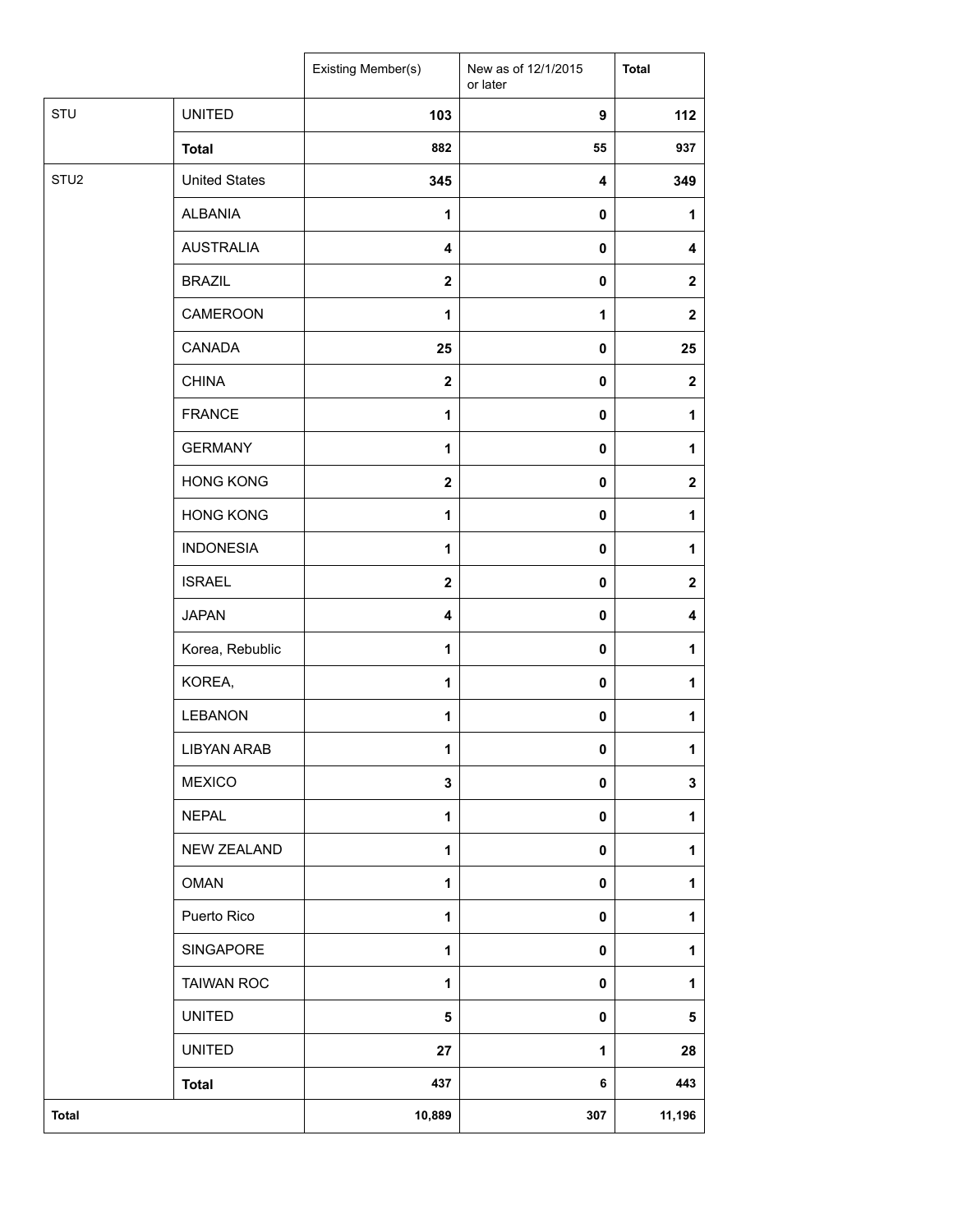This report is based on members paid through 12/31/2015 or later.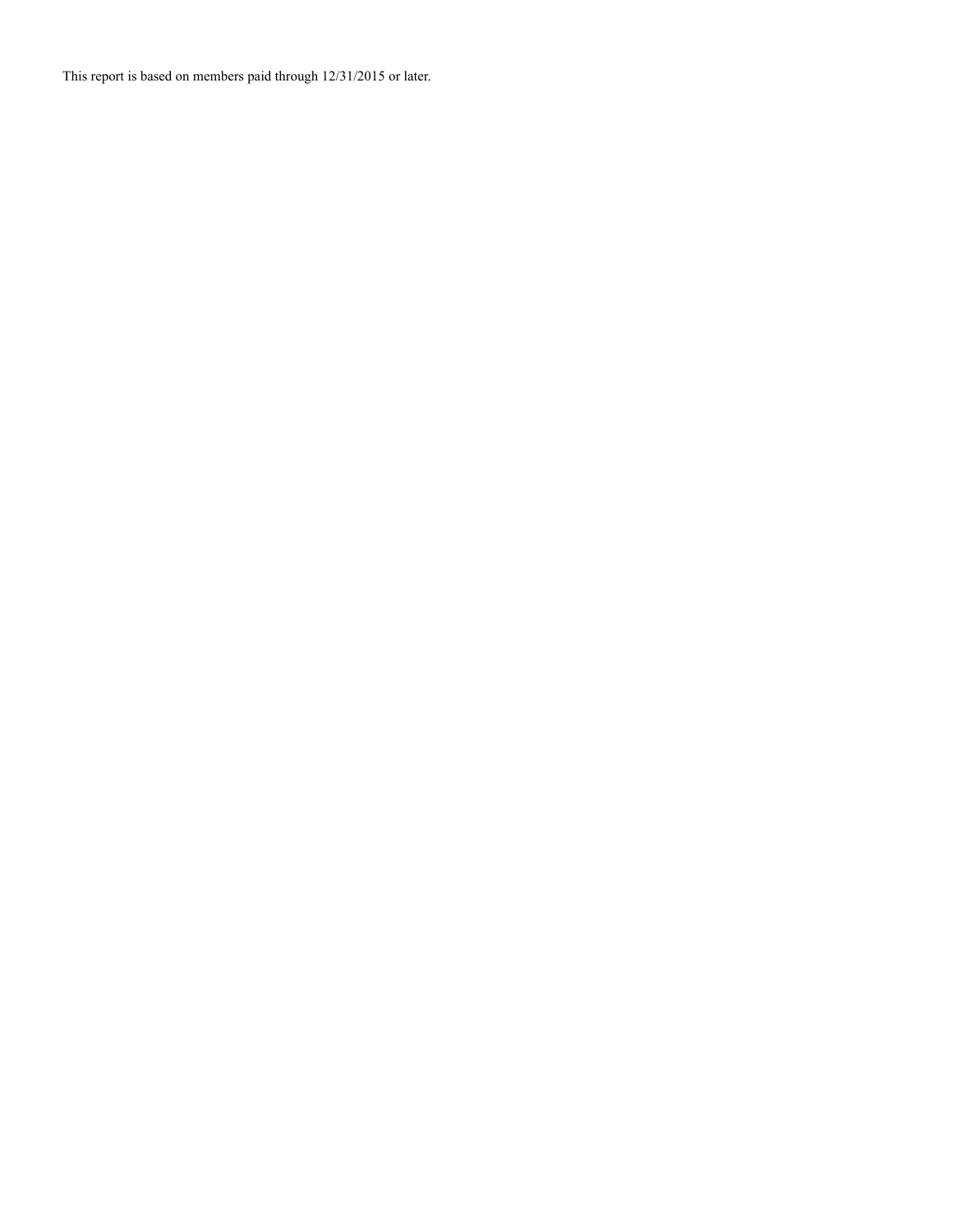| 02453-2728<br><b>AFGHANISTAN</b><br><b>ALBANIA</b><br><b>ALGERIA</b><br><b>ANGOLA</b><br><b>ARGENTINA</b><br><b>ARMENIA</b><br><b>AUSTRALIA</b><br><b>AUSTRIA</b><br><b>AZERBAIJAN</b><br><b>BAHRAIN</b><br><b>BANGLADESH</b><br><b>BELARUS</b><br><b>BELGIUM</b><br><b>BELIZE</b><br><b>BENIN</b><br><b>BERMUDA</b><br><b>BOLIVIA</b><br><b>BRAZIL</b><br><b>BULGARIA</b><br><b>BURKINA FASO</b><br><b>CAMBODIA</b><br><b>CAMEROON</b><br><b>CANADA</b><br><b>CANADA</b><br>CANADA<br>Alberta<br>British Columbia<br>CANADA<br><b>CANADA</b><br>California<br><i>CANADA</i><br>Manitoba<br><b>CANADA</b><br><b>Montana</b><br><b>CANADA</b><br>New Brunswick<br>Newfoundland and Labrador<br><i>CANADA</i><br><b>CANADA</b><br>Northwest Territories<br><b>CANADA</b><br>Nova Scotia<br><b>CANADA</b><br>Ontario | $\mathbf{1}$<br>$\overline{2}$<br>$\overline{7}$<br>$\overline{\mathbf{4}}$<br>1<br>22<br>$\mathbf{3}$<br>59<br>3<br>5<br>3<br>31<br>1<br>$\mathbf{1}$<br>$\mathbf{2}$<br>1<br>1<br>12<br>96<br>7<br>3<br>$\overline{\mathbf{3}}$<br>6<br>$\ldots \ldots$ <sup>6</sup> | 0.0%<br>0.0%<br>0.1%<br>0.0%<br>0.0%<br>0.2%<br>0.0%<br>0.5%<br>0.0%<br>0.0%<br>0.0%<br>0.3%<br>0.0%<br>0.0%<br>0.0%<br>0.0%<br>0.0%<br>0.1%<br>0.9%<br>0.1%<br>0.0%<br>0.0%<br>0.1% |
|-------------------------------------------------------------------------------------------------------------------------------------------------------------------------------------------------------------------------------------------------------------------------------------------------------------------------------------------------------------------------------------------------------------------------------------------------------------------------------------------------------------------------------------------------------------------------------------------------------------------------------------------------------------------------------------------------------------------------------------------------------------------------------------------------------------------|------------------------------------------------------------------------------------------------------------------------------------------------------------------------------------------------------------------------------------------------------------------------|--------------------------------------------------------------------------------------------------------------------------------------------------------------------------------------|
|                                                                                                                                                                                                                                                                                                                                                                                                                                                                                                                                                                                                                                                                                                                                                                                                                   |                                                                                                                                                                                                                                                                        |                                                                                                                                                                                      |
|                                                                                                                                                                                                                                                                                                                                                                                                                                                                                                                                                                                                                                                                                                                                                                                                                   |                                                                                                                                                                                                                                                                        |                                                                                                                                                                                      |
|                                                                                                                                                                                                                                                                                                                                                                                                                                                                                                                                                                                                                                                                                                                                                                                                                   |                                                                                                                                                                                                                                                                        |                                                                                                                                                                                      |
|                                                                                                                                                                                                                                                                                                                                                                                                                                                                                                                                                                                                                                                                                                                                                                                                                   |                                                                                                                                                                                                                                                                        |                                                                                                                                                                                      |
|                                                                                                                                                                                                                                                                                                                                                                                                                                                                                                                                                                                                                                                                                                                                                                                                                   |                                                                                                                                                                                                                                                                        |                                                                                                                                                                                      |
|                                                                                                                                                                                                                                                                                                                                                                                                                                                                                                                                                                                                                                                                                                                                                                                                                   |                                                                                                                                                                                                                                                                        |                                                                                                                                                                                      |
|                                                                                                                                                                                                                                                                                                                                                                                                                                                                                                                                                                                                                                                                                                                                                                                                                   |                                                                                                                                                                                                                                                                        |                                                                                                                                                                                      |
|                                                                                                                                                                                                                                                                                                                                                                                                                                                                                                                                                                                                                                                                                                                                                                                                                   |                                                                                                                                                                                                                                                                        |                                                                                                                                                                                      |
|                                                                                                                                                                                                                                                                                                                                                                                                                                                                                                                                                                                                                                                                                                                                                                                                                   |                                                                                                                                                                                                                                                                        |                                                                                                                                                                                      |
|                                                                                                                                                                                                                                                                                                                                                                                                                                                                                                                                                                                                                                                                                                                                                                                                                   |                                                                                                                                                                                                                                                                        |                                                                                                                                                                                      |
|                                                                                                                                                                                                                                                                                                                                                                                                                                                                                                                                                                                                                                                                                                                                                                                                                   |                                                                                                                                                                                                                                                                        |                                                                                                                                                                                      |
|                                                                                                                                                                                                                                                                                                                                                                                                                                                                                                                                                                                                                                                                                                                                                                                                                   |                                                                                                                                                                                                                                                                        |                                                                                                                                                                                      |
|                                                                                                                                                                                                                                                                                                                                                                                                                                                                                                                                                                                                                                                                                                                                                                                                                   |                                                                                                                                                                                                                                                                        |                                                                                                                                                                                      |
|                                                                                                                                                                                                                                                                                                                                                                                                                                                                                                                                                                                                                                                                                                                                                                                                                   |                                                                                                                                                                                                                                                                        |                                                                                                                                                                                      |
|                                                                                                                                                                                                                                                                                                                                                                                                                                                                                                                                                                                                                                                                                                                                                                                                                   |                                                                                                                                                                                                                                                                        |                                                                                                                                                                                      |
|                                                                                                                                                                                                                                                                                                                                                                                                                                                                                                                                                                                                                                                                                                                                                                                                                   |                                                                                                                                                                                                                                                                        |                                                                                                                                                                                      |
|                                                                                                                                                                                                                                                                                                                                                                                                                                                                                                                                                                                                                                                                                                                                                                                                                   |                                                                                                                                                                                                                                                                        |                                                                                                                                                                                      |
|                                                                                                                                                                                                                                                                                                                                                                                                                                                                                                                                                                                                                                                                                                                                                                                                                   |                                                                                                                                                                                                                                                                        |                                                                                                                                                                                      |
|                                                                                                                                                                                                                                                                                                                                                                                                                                                                                                                                                                                                                                                                                                                                                                                                                   |                                                                                                                                                                                                                                                                        |                                                                                                                                                                                      |
|                                                                                                                                                                                                                                                                                                                                                                                                                                                                                                                                                                                                                                                                                                                                                                                                                   |                                                                                                                                                                                                                                                                        |                                                                                                                                                                                      |
|                                                                                                                                                                                                                                                                                                                                                                                                                                                                                                                                                                                                                                                                                                                                                                                                                   |                                                                                                                                                                                                                                                                        |                                                                                                                                                                                      |
|                                                                                                                                                                                                                                                                                                                                                                                                                                                                                                                                                                                                                                                                                                                                                                                                                   |                                                                                                                                                                                                                                                                        |                                                                                                                                                                                      |
|                                                                                                                                                                                                                                                                                                                                                                                                                                                                                                                                                                                                                                                                                                                                                                                                                   |                                                                                                                                                                                                                                                                        |                                                                                                                                                                                      |
| <i><u>Ouebec</u></i><br><i>CANADA</i><br>CANADA<br>Saskatchewan                                                                                                                                                                                                                                                                                                                                                                                                                                                                                                                                                                                                                                                                                                                                                   | $\ldots \ldots \ldots I$<br>16<br>298<br>39<br>27                                                                                                                                                                                                                      |                                                                                                                                                                                      |
| CANADA<br>Yukon Territory                                                                                                                                                                                                                                                                                                                                                                                                                                                                                                                                                                                                                                                                                                                                                                                         | $\boldsymbol{l}$                                                                                                                                                                                                                                                       |                                                                                                                                                                                      |
| <b>CANADA</b>                                                                                                                                                                                                                                                                                                                                                                                                                                                                                                                                                                                                                                                                                                                                                                                                     | 572                                                                                                                                                                                                                                                                    | 5.1%                                                                                                                                                                                 |
| <b>CAYMAN ISLANDS</b>                                                                                                                                                                                                                                                                                                                                                                                                                                                                                                                                                                                                                                                                                                                                                                                             | $\mathbf{1}$                                                                                                                                                                                                                                                           | 0.0%                                                                                                                                                                                 |
| <b>CHILE</b>                                                                                                                                                                                                                                                                                                                                                                                                                                                                                                                                                                                                                                                                                                                                                                                                      | 16                                                                                                                                                                                                                                                                     | 0.1%                                                                                                                                                                                 |
| <b>CHINA</b>                                                                                                                                                                                                                                                                                                                                                                                                                                                                                                                                                                                                                                                                                                                                                                                                      | 140                                                                                                                                                                                                                                                                    | 1.3%                                                                                                                                                                                 |
| <b>COLOMBIA</b>                                                                                                                                                                                                                                                                                                                                                                                                                                                                                                                                                                                                                                                                                                                                                                                                   | 29                                                                                                                                                                                                                                                                     | 0.3%                                                                                                                                                                                 |
| <b>COSTA RICA</b>                                                                                                                                                                                                                                                                                                                                                                                                                                                                                                                                                                                                                                                                                                                                                                                                 | <u>18</u>                                                                                                                                                                                                                                                              | 0.2%                                                                                                                                                                                 |
| <b>CROATIA</b>                                                                                                                                                                                                                                                                                                                                                                                                                                                                                                                                                                                                                                                                                                                                                                                                    | 5                                                                                                                                                                                                                                                                      | 0.0%                                                                                                                                                                                 |
| <b>CUBA</b>                                                                                                                                                                                                                                                                                                                                                                                                                                                                                                                                                                                                                                                                                                                                                                                                       | 1                                                                                                                                                                                                                                                                      | 0.0%                                                                                                                                                                                 |
| <b>CYPRUS</b>                                                                                                                                                                                                                                                                                                                                                                                                                                                                                                                                                                                                                                                                                                                                                                                                     | $\overline{2}$                                                                                                                                                                                                                                                         | 0.0%                                                                                                                                                                                 |
| <b>CZECH REPUBLIC</b>                                                                                                                                                                                                                                                                                                                                                                                                                                                                                                                                                                                                                                                                                                                                                                                             | $\overline{7}$                                                                                                                                                                                                                                                         | 0.1%                                                                                                                                                                                 |
| <b>DENMARK</b>                                                                                                                                                                                                                                                                                                                                                                                                                                                                                                                                                                                                                                                                                                                                                                                                    | $\overline{\mathbf{3}}$                                                                                                                                                                                                                                                | 0.0%                                                                                                                                                                                 |
| <b>DOMINICAN REPUBLIC</b>                                                                                                                                                                                                                                                                                                                                                                                                                                                                                                                                                                                                                                                                                                                                                                                         | 13                                                                                                                                                                                                                                                                     | 0.1%                                                                                                                                                                                 |
| <b>ECUADOR</b>                                                                                                                                                                                                                                                                                                                                                                                                                                                                                                                                                                                                                                                                                                                                                                                                    | 102                                                                                                                                                                                                                                                                    | 0.9%                                                                                                                                                                                 |
| <b>EGYPT</b>                                                                                                                                                                                                                                                                                                                                                                                                                                                                                                                                                                                                                                                                                                                                                                                                      | 25                                                                                                                                                                                                                                                                     | 0.2%                                                                                                                                                                                 |
| <b>FINLAND</b>                                                                                                                                                                                                                                                                                                                                                                                                                                                                                                                                                                                                                                                                                                                                                                                                    | 1                                                                                                                                                                                                                                                                      | 0.0%                                                                                                                                                                                 |
| <b>FRANCE</b>                                                                                                                                                                                                                                                                                                                                                                                                                                                                                                                                                                                                                                                                                                                                                                                                     | $\overline{7}$                                                                                                                                                                                                                                                         | 0.1%                                                                                                                                                                                 |
| <b>GABON</b>                                                                                                                                                                                                                                                                                                                                                                                                                                                                                                                                                                                                                                                                                                                                                                                                      | $\overline{2}$                                                                                                                                                                                                                                                         | 0.0%                                                                                                                                                                                 |
| <b>GEORGIA</b>                                                                                                                                                                                                                                                                                                                                                                                                                                                                                                                                                                                                                                                                                                                                                                                                    | $\overline{\mathbf{4}}$                                                                                                                                                                                                                                                | 0.0%                                                                                                                                                                                 |
| <b>GERMANY</b>                                                                                                                                                                                                                                                                                                                                                                                                                                                                                                                                                                                                                                                                                                                                                                                                    | 23                                                                                                                                                                                                                                                                     | 0.2%                                                                                                                                                                                 |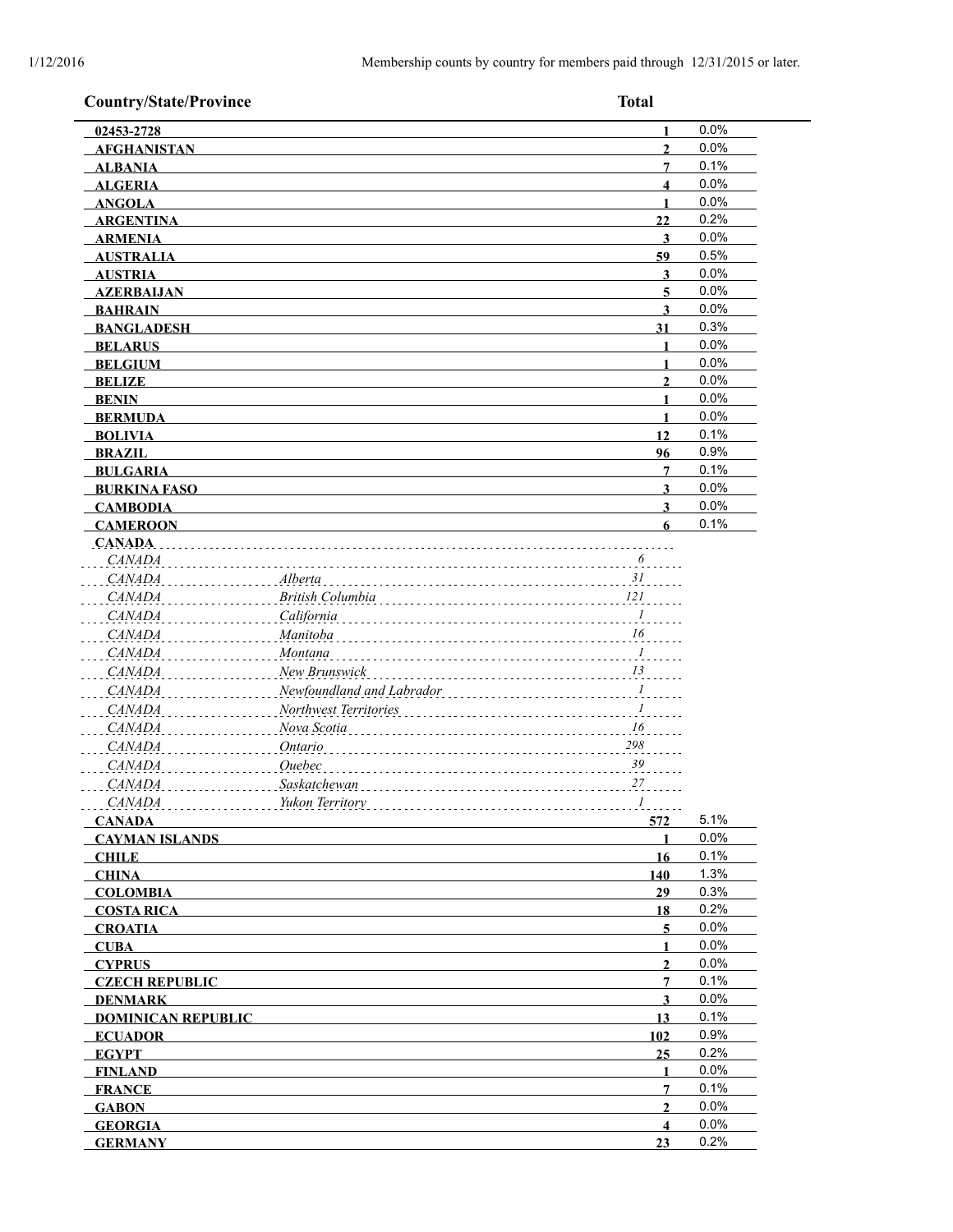| <b>GHANA</b>                               | 1                       | 0.0%         |
|--------------------------------------------|-------------------------|--------------|
| <b>GREECE</b>                              | $\mathbf{3}$            | 0.0%         |
| <b>GRENADA</b>                             | $\overline{2}$          | 0.0%         |
| <b>GUATEMALA</b>                           | 9                       | 0.1%         |
| HAITI                                      | 21                      | 0.2%         |
| <b>HONDURAS</b>                            | $\overline{\mathbf{4}}$ | $0.0\%$      |
| <b>HONG KONG</b>                           | 25                      | 0.2%         |
| <b>HONG KONG SAR CHINA</b>                 | 17                      | 0.2%         |
| <b>HUNGARY</b>                             | 5                       | 0.0%         |
| <b>ICELAND</b>                             | $\mathbf{1}$            | 0.0%         |
| <b>INDIA</b>                               | 83                      | 0.7%         |
| <b>INDONESIA</b>                           | 11                      | 0.1%         |
| <b>IRAN</b>                                | $\mathbf{3}$            | 0.0%         |
| IRAO                                       | 6                       | 0.1%         |
| <b>IRELAND</b>                             | $\mathbf{2}$            | 0.0%         |
| <b>ISRAEL</b>                              | 16                      | 0.1%         |
| <b>ITALY</b>                               | 17                      | 0.2%         |
| <b>JAMAICA</b>                             | $\overline{2}$          | $0.0\%$      |
| JAPAN                                      | 351                     | 3.1%         |
| <b>JORDAN</b>                              | 7                       | 0.1%         |
| <b>KAZAKHSTAN</b>                          | $\overline{\mathbf{4}}$ | 0.0%<br>0.1% |
| Korea, Rebublic Of                         | 8                       | 0.0%         |
| <b>KOREA, REBUBLIC OF</b>                  | $\mathbf{1}$            | 0.1%         |
| <b>KOREA, REPUBLIC OF</b>                  | $\boldsymbol{Q}$        |              |
| <b>KOSOVO (UNMIK)</b>                      | $\mathbf{2}$            | 0.0%<br>0.1% |
| <b>KUWAIT</b>                              | 13<br>$\mathbf{1}$      | 0.0%         |
| Lao People's Dem Republic                  | $\mathbf{1}$            | 0.0%         |
| <b>LATVIA</b>                              | 9                       | 0.1%         |
| <b>LEBANON</b>                             | 1                       | $0.0\%$      |
| LIBYAN ARAB JAMAHIRIYA<br><b>LITHUANIA</b> | $\mathbf{2}$            | 0.0%         |
| <b>LUXEMBOURG</b>                          | 1                       | 0.0%         |
| <b>MACAO</b>                               | 9                       | 0.1%         |
| <b>MADAGASCAR</b>                          | $\overline{\mathbf{4}}$ | 0.0%         |
| <b>MALAYSIA</b>                            | 29                      | 0.3%         |
| <b>MALI</b>                                | $\mathbf{1}$            | 0.0%         |
| <b>MARSHALL ISLANDS</b>                    | $\mathbf{1}$            | 0.0%         |
| <b>MARTINIQUE</b>                          | $\overline{2}$          | 0.0%         |
| <b>MATARA</b>                              | $\mathbf{1}$            | 0.0%         |
| <b>MAURITANIA</b>                          | 7                       | 0.1%         |
| <b>MAURITIUS</b>                           | 1                       | 0.0%         |
| <b>MEXICO</b>                              | 99                      | 0.9%         |
| <b>MOLDOVA. REPUBLIC OF</b>                | 3                       | $0.0\%$      |
| <b>MONGOLIA</b>                            | 9                       | 0.1%         |
| <b>MOROCCO</b>                             | 27                      | 0.2%         |
| <b>MOZAMBIQUE</b>                          | 1                       | $0.0\%$      |
| <b>MYANMAR</b>                             | $\mathbf{2}$            | 0.0%         |
| <b>NAMIBIA</b>                             | $\mathbf{1}$            | 0.0%         |
| NEPAL                                      | 14                      | 0.1%         |
| NETHERLANDS                                | $\overline{\mathbf{4}}$ | 0.0%         |
| NEW CALEDONIA                              | $\mathbf{1}$            | 0.0%         |
| NEW ZEALAND                                | 16                      | 0.1%         |
| NICARAGUA                                  | $\overline{2}$          | 0.0%         |
| <b>NIGER</b>                               | 1                       | $0.0\%$      |
| <b>NIGERIA</b>                             | 20                      | 0.2%         |
| NORTHERN MARIANA ISLANDS                   | 1                       | 0.0%         |
| NORWAY                                     | 7                       | 0.1%         |
| <b>OMAN</b>                                | 6                       | 0.1%         |
| PAKISTAN                                   | 26                      | 0.2%         |
| PALESTINIAN TERRITORY                      | 3                       | $0.0\%$      |
| <b>PANAMA</b>                              | 19                      | 0.2%         |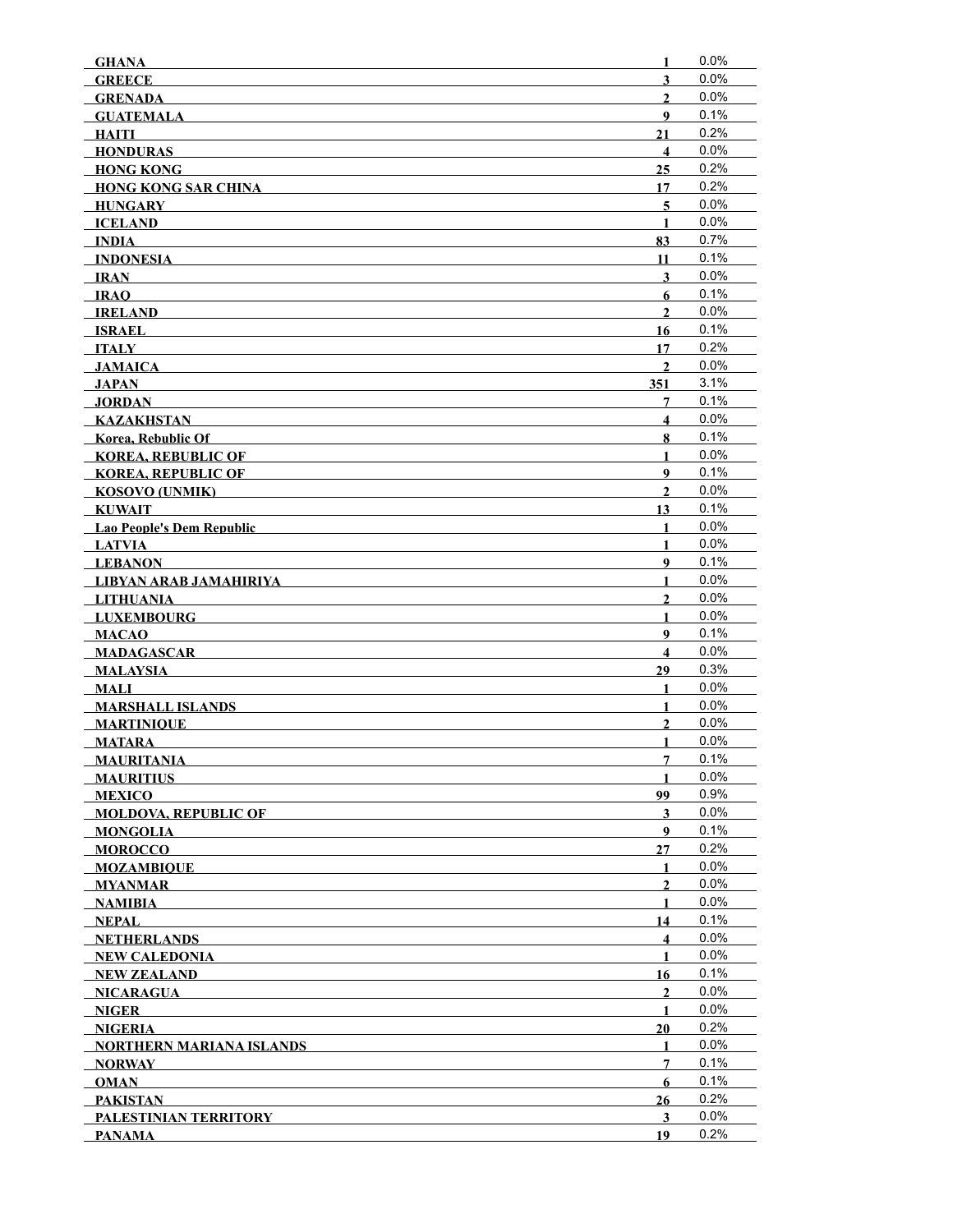| <b>PARAGUAY</b>                  |                      | $\overline{\mathbf{3}}$  | 0.0%         |
|----------------------------------|----------------------|--------------------------|--------------|
| PEOPLES REP OF CHINA             |                      | $\overline{\mathbf{4}}$  | 0.0%         |
| <b>PERU</b>                      |                      | 72                       | 0.6%         |
| <b>PHILIPPINES</b>               |                      | 27                       | 0.2%         |
| <b>POLAND</b>                    |                      | 12                       | 0.1%         |
| <b>PORTUGAL</b>                  |                      | $\overline{2}$           | 0.0%         |
| <b>Puerto Rico</b>               |                      | 16                       | 0.1%         |
| <b>OATAR</b>                     |                      | 34                       | 0.3%         |
| <b>ROMANIA</b>                   |                      | 1                        | 0.0%         |
| <b>RUSSIA</b>                    |                      | 9                        | 0.1%         |
| <b>RUSSIAN FEDERATION</b>        |                      | 12                       | 0.1%         |
| <b>RWANDA</b>                    |                      | $\overline{2}$           | 0.0%         |
| <b>SAUDI ARABIA</b>              |                      | 45                       | 0.4%         |
| <b>SENEGAL</b>                   |                      | $\mathbf{1}$             | 0.0%         |
| <b>SERBIA</b>                    |                      | $\overline{\mathbf{5}}$  | 0.0%         |
| <b>SIERRA LEONE</b>              |                      | 1                        | 0.0%         |
| <b>SINGAPORE</b>                 |                      | 12                       | 0.1%         |
| <b>SLOVAKIA</b>                  |                      | $\overline{\mathbf{4}}$  | 0.0%         |
| <b>SLOVENIA</b>                  |                      | $\mathbf{2}$             | 0.0%         |
| <b>SOUTH AFRICA</b>              |                      | 7                        | 0.1%         |
| <b>SOUTH KOREA</b>               |                      | 23                       | 0.2%         |
| <b>SPAIN</b>                     |                      | 11                       | 0.1%         |
| <b>SRI LANKA</b>                 |                      | $\mathbf{3}$             | 0.0%         |
| <b>SUDAN</b>                     |                      | $\overline{2}$           | 0.0%         |
| <b>SURINAME</b>                  |                      | $\mathbf{1}$             | 0.0%         |
| <b>SWAZILAND</b>                 |                      | $\mathbf{1}$             | 0.0%         |
| <b>SWEDEN</b>                    |                      | $7\phantom{.0}$          | 0.1%         |
| <b>SWITZERLAND</b>               |                      | $\overline{\mathbf{4}}$  | 0.0%         |
| <b>SYRIAN ARAB REPUBLIC</b>      |                      | $\overline{2}$           | 0.0%         |
| <b>TAIWAN</b>                    |                      | 24                       | 0.2%         |
| <b>TAIWAN ROC</b>                |                      | 12                       | 0.1%         |
| <b>TAJIKISTAN</b>                |                      | $\mathbf{2}$             | 0.0%         |
| <b>TANZANIA, UNITED REPUBLIC</b> |                      | 5                        | 0.0%         |
| <b>THAILAND</b>                  |                      | 37                       | 0.3%         |
| TRINIDAD AND TOBAGO              |                      | $\mathbf{2}$             | 0.0%         |
| <b>TUNISIA</b>                   |                      | 6                        | 0.1%         |
| <b>TURKEY</b>                    |                      | 57                       | 0.5%         |
| <b>UGANDA</b>                    |                      | 1                        | 0.0%         |
| <b>UKRAINE</b>                   |                      | $\overline{7}$           | 0.1%         |
| <b>UNITED ARAB EMIRATES</b>      |                      | 44                       | 0.4%<br>0.4% |
| <b>UNITED KINGDOM</b>            |                      | 41                       | 0.2%         |
| <b>United States</b>             |                      | 23                       | 6.9%         |
| <b>UNITED STATES OF AMERICA</b>  |                      | 771<br>11                | 0.1%         |
| <b>URUGUAY</b><br>USA.           |                      |                          |              |
| <b>USA</b>                       |                      | 42                       |              |
| <b>USA</b>                       | Alabama              | $7 \\ l$                 |              |
| <b>USA</b>                       | Alaska               | 12                       |              |
| <b>USA</b>                       |                      | 6                        |              |
|                                  | American Embassy     | $\it 156$                |              |
| <b>USA</b>                       | Arizona              |                          |              |
| <b>USA</b>                       | Arkansas             | $7 \\ l$                 |              |
| <b>USA</b>                       | Armed Forces         | $\overline{\mathcal{L}}$ |              |
| <b>USA</b>                       | Armed Frces Americas | $\frac{1}{\sqrt{2}}$     |              |
| <b>USA</b>                       | British Columbia     | 1                        |              |
| <b>USA</b>                       | California           | 687                      |              |
| <b>USA</b>                       | Colorado             | 129                      |              |
| <b>USA</b>                       | Connecticut          | <i>120</i>               |              |
| <b>USA</b>                       | Delaware             | 47                       |              |
| <b>USA</b>                       | District of Columbia | $\it 116$                |              |
| <b>USA</b>                       | Florida              | $287\,$                  |              |
|                                  | Georgia              | 153                      |              |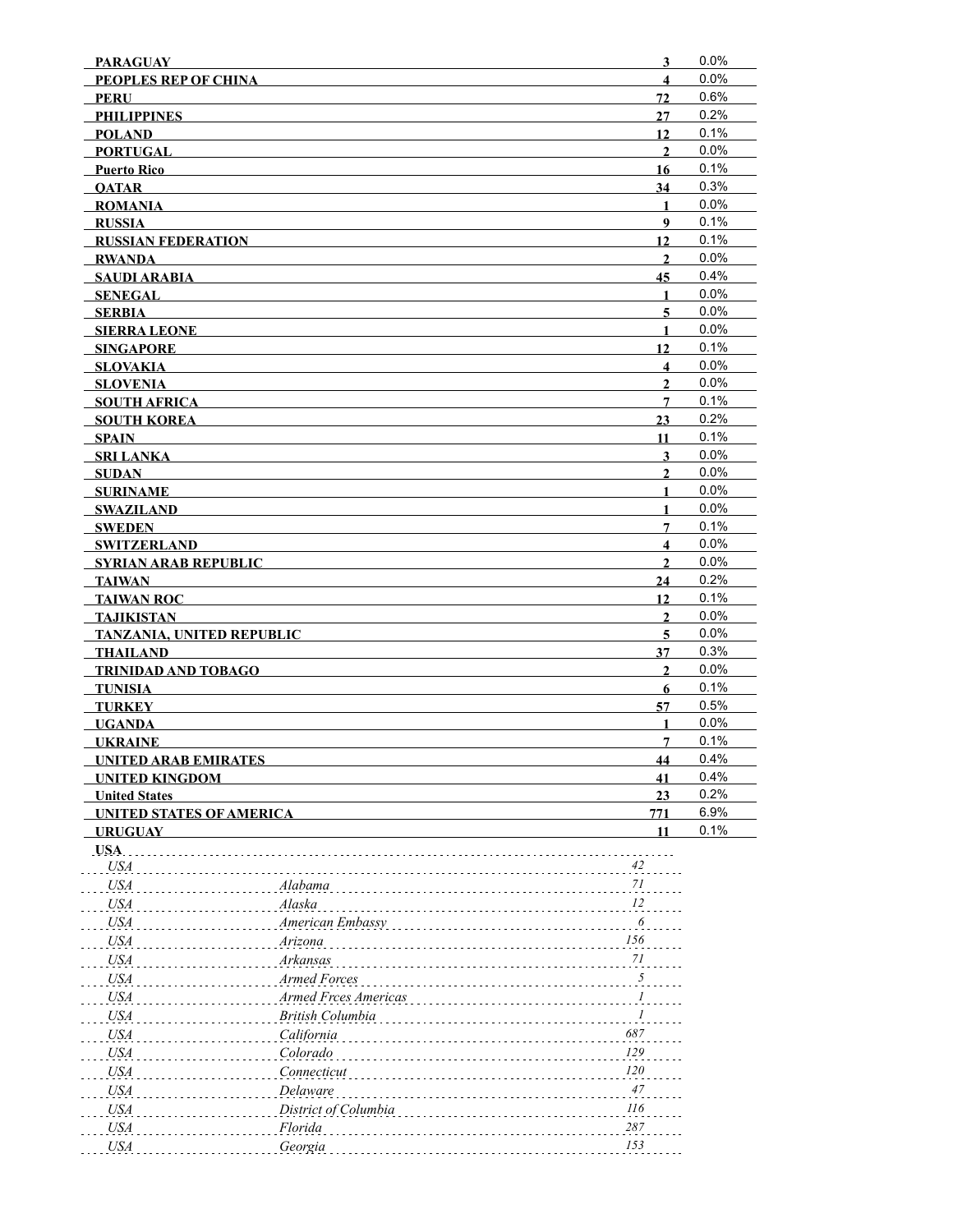| <b>USA</b>        | Guam                | $\overline{c}$          |       |
|-------------------|---------------------|-------------------------|-------|
| <b>USA</b>        | Hawaii              | 64                      |       |
| <b>USA</b>        | Idaho               | 51                      |       |
| <b>USA</b>        | Illinois            | 303                     |       |
| <b>USA</b>        | Indiana             | 149                     |       |
| <b>USA</b>        | Iowa                | 91                      |       |
| <b>USA</b>        | Kansas              | 135                     |       |
| <b>USA</b>        | Kentucky            | 66                      |       |
| <b>USA</b>        | Lousiana            | 34                      |       |
| <b>USA</b>        | Maine               | 34                      |       |
| <b>USA</b>        | Maryland            | 271                     |       |
| <b>USA</b>        | Massachusetts       | 308                     |       |
| <b>USA</b>        | Michigan            | 241                     |       |
| <b>USA</b>        | Minnesota           | 125                     |       |
| <b>USA</b>        | Mississippi         | 56                      |       |
| <b>USA</b>        | Missouri            | 177                     |       |
| <b>USA</b>        | Montana             | 15                      |       |
| <b>USA</b>        | Nebraska            | 46                      |       |
| <b>USA</b>        | Nevada              | 38                      |       |
| <b>USA</b>        | New Hampshire       | 63                      |       |
| <b>USA</b>        | New Jersey          | 233                     |       |
| <b>USA</b>        | New Mexico          | 46                      |       |
| <b>USA</b>        | New York            | 601                     |       |
| <b>USA</b>        | North Carolina      | 138                     |       |
| <b>USA</b>        | North Dakota        | 17                      |       |
| <b>USA</b>        | Ohio                | 257                     |       |
| <b>USA</b>        | Oklahoma            | 54                      |       |
|                   |                     | $\overline{2}$          |       |
| <b>USA</b>        | Ontario             | 224                     |       |
| <b>USA</b>        | Oregon              | 316                     |       |
| <b>USA</b>        | Pennsylvania        | 18                      |       |
| <b>USA</b>        | Puerto Rico         | $\boldsymbol{l}$        |       |
| <b>USA</b>        | <b>Ouebec</b>       |                         |       |
| <b>USA</b>        | Rhode Island        | 45                      |       |
| <b>USA</b>        | South Carolina      | 36                      |       |
| <b>USA</b>        | South Dakota        | $\overline{7}$          |       |
| <b>USA</b>        | Tennessee           | 80                      |       |
| <b>USA</b>        | <b>Texas</b>        | 370                     |       |
| USA <sub>.</sub>  | Utah                | 79                      |       |
| <i>USA</i>        | Vermont             | 62                      |       |
| <b>USA</b>        | Virginia            | 363                     |       |
| <b>USA</b>        | Washington          | 290                     |       |
| <b>USA</b>        | West Virginia       | 28                      |       |
| <i>USA</i>        | Wisconsin           | 125                     |       |
| <b>USA</b>        | Wyoming             | $\boldsymbol{\delta}$   |       |
| <b>USA</b>        |                     | 7,573                   | 67.6% |
| <b>UZBEKISTAN</b> |                     | 20                      | 0.2%  |
| <b>VANUATU</b>    |                     | $\mathbf{1}$            | 0.0%  |
| <b>VENEZUELA</b>  |                     | 19                      | 0.2%  |
| <b>VIET NAM</b>   |                     | $\overline{\mathbf{4}}$ | 0.0%  |
| <b>VIETNAM</b>    |                     | $\overline{9}$          | 0.1%  |
| <b>YEMEN</b>      |                     | $\overline{2}$          | 0.0%  |
|                   | <b>Grand Total:</b> | 11,196                  |       |

**154** distinct countries represented.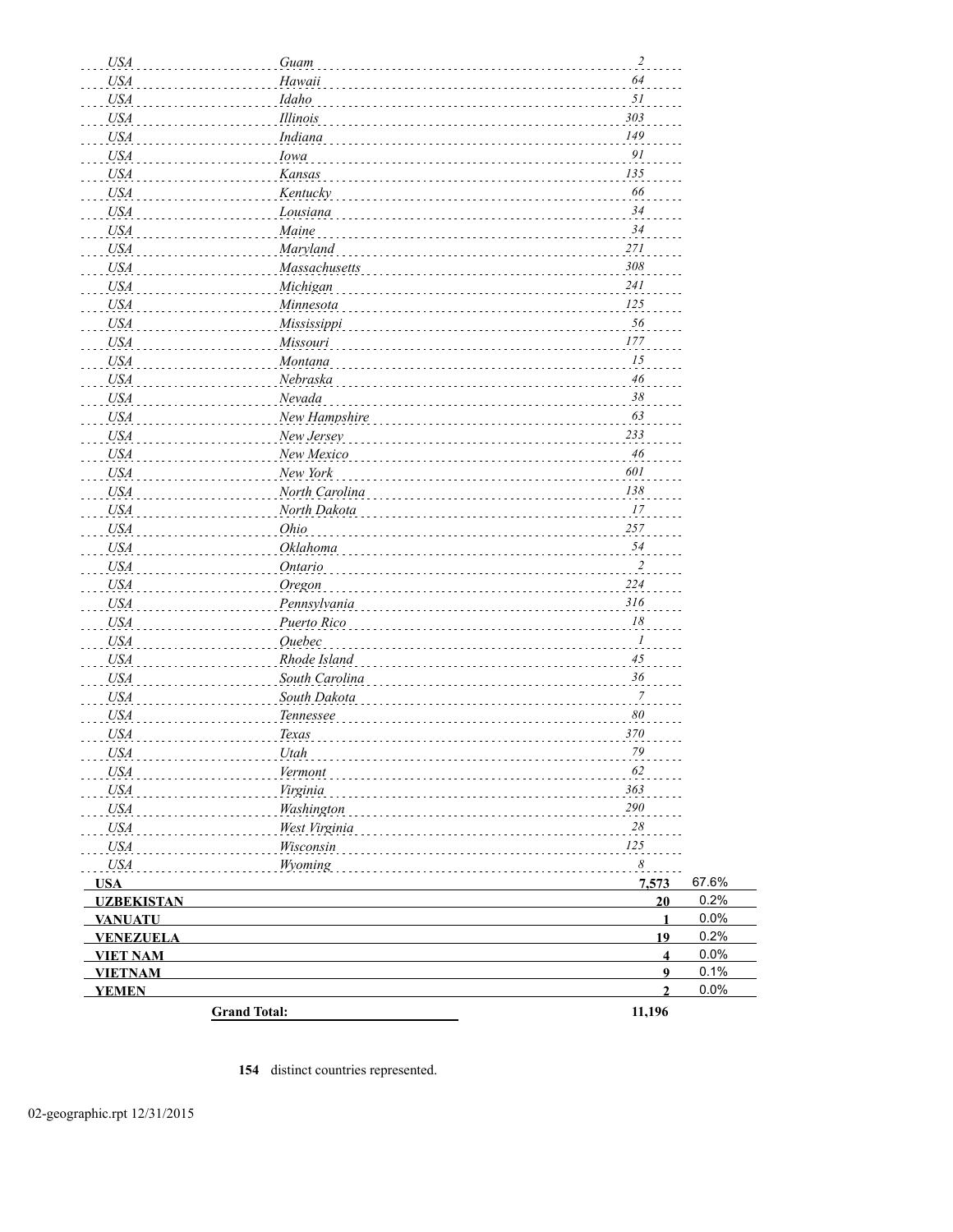



7646 794 576 354  $1<sup>1</sup>$ 1342 **Top 10 Countries**

#### ■ USA 67.6% UNITED STATES OF AMERICA  $\overline{7.0\%}$  $\Box$  CANADA 5.1%<br> $\Box$  JAPAN 3.1%  $\blacksquare$  JAPAN  $\Box$  CHINA  $\Box$  1.2%  $\Box$  ECUADOR  $\Box$  9.9% ■ECUADOR 0.9%<br>■MEXICO 0.9% ■ MEXICO 0.9%<br>■ BRAZIL 0.8%  $\blacksquare$  BRAZIL 0.8%<br> $\blacksquare$  INDIA 0.7%  $\blacksquare$  INDIA П PERU 0.6% ■ Others 11.9% Total: 100.0%

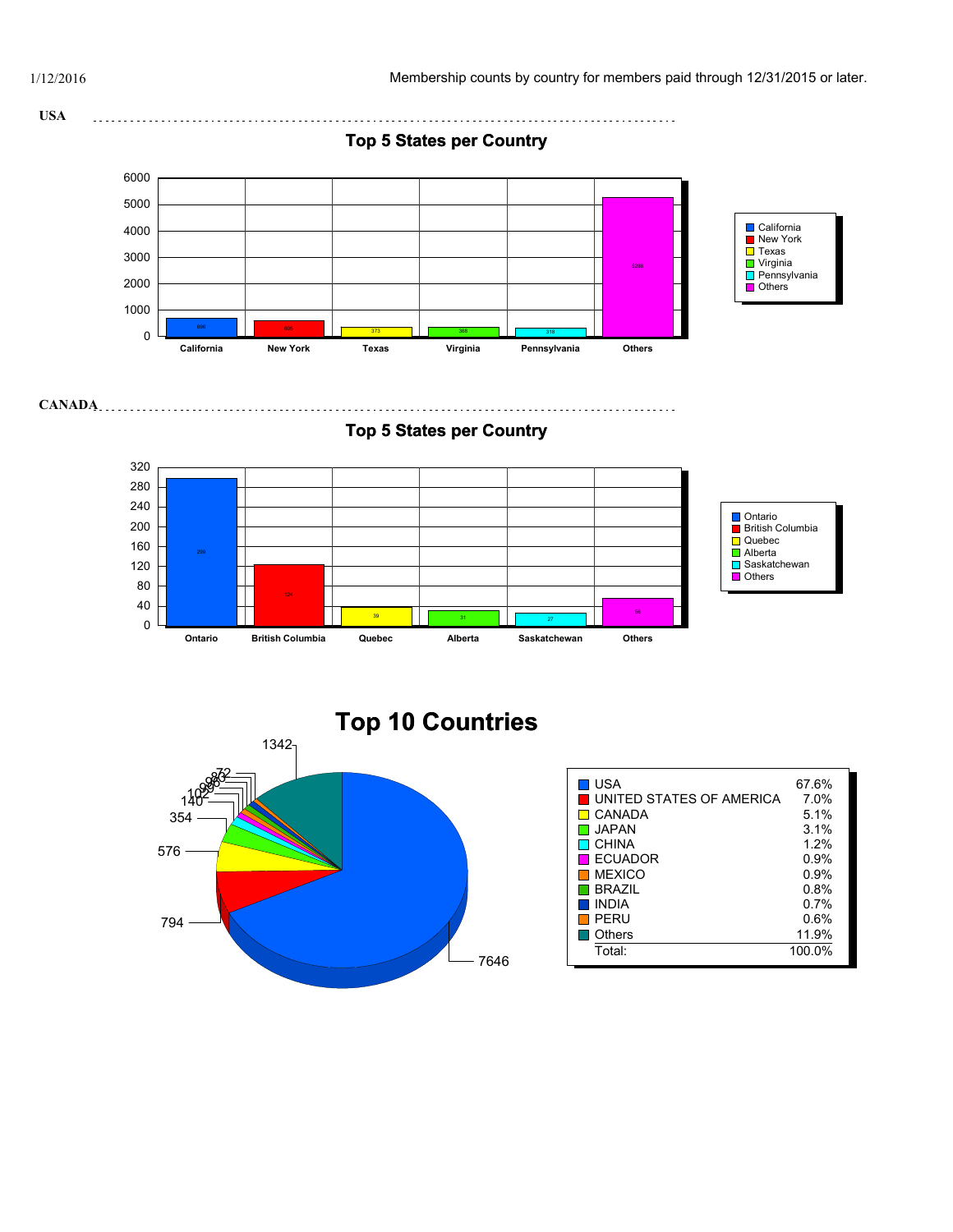### 1/12/2016 **Basic statistics on Primary vs. other memberships in interest sections. For members paid through 12/31/2015 or later.**

|                                      |                           |        |       | Primary versus other |
|--------------------------------------|---------------------------|--------|-------|----------------------|
| No Primary Interest Section          | 6.4%                      | 2,081  | 2,069 | 12                   |
| <b>Adult Education</b>               | 6.2%                      | 2,029  | 794   | 1,235                |
| <b>Applied Linguistics</b>           | 5.9%                      | 1,915  | 495   | 1,420                |
| <b>Bilingual Education</b>           | 3.1%                      | 1,003  | 183   | 820                  |
| Computer-Assisted Language Learning  | 5.2%                      | 1,694  | 354   | 1,340                |
| <b>Elementary Education</b>          | 3.1%                      | 1,016  | 430   | 586                  |
| English as a Foreign Language        | 7.0%                      | 2.261  | 842   | 1,419                |
| <b>English for Specific Purposes</b> | 4.5%                      | 1.457  | 240   | 1,217                |
| <b>Higher Education</b>              | 6.4%                      | 2,068  | 679   | 1,389                |
| Intercultural Communication          | 4.9%                      | 1,575  | 195   | 1,380                |
| Intensive English Programs           | 6.4%                      | 2,076  | 767   | 1,309                |
| International Teaching Assistants    | 1.9%                      | 629    | 84    | 545                  |
| <b>Materials Writers</b>             | 3.5%                      | 1,125  | 168   | 957                  |
| Nonnative English Speakers in TESOL  | 2.9%                      | 933    | 167   | 766                  |
| Program Administration               | 3.5%                      | 1,135  | 226   | 909                  |
| Refugee Concerns                     | 2.1%                      | 682    | 82    | 600                  |
| Second Language Writing              | 6.2%<br>.                 | 2,010  | 386   | 1,624                |
| Speech, Pronunciation, and Listening | 5.3%                      | 1,718  | 245   | 1,473                |
| Social Responsibility                | 2.1%                      | 688    | 104   | 584                  |
| Secondary Schools                    | 2.7%                      | 879    | 302   | 577                  |
| Teacher Education                    | 7.2%                      | 2,354  | 649   | 1,705                |
| Video & Digital Media                | 3.5%                      | 1.144  | 87    | 1,057                |
| 9,573 distinct members               | Total # of IS memberships | 32.472 | 9.548 | 22.924               |

The total count is the number of IS memberships total and may either be LESS or MORE than the actual number of individual members of TESOL. Due to open access to Interest Sections, these numbers may fluctuate considerably each month. For instance, one member may have selected four interest sections, while some members may belong to none.



## **Interest Sections**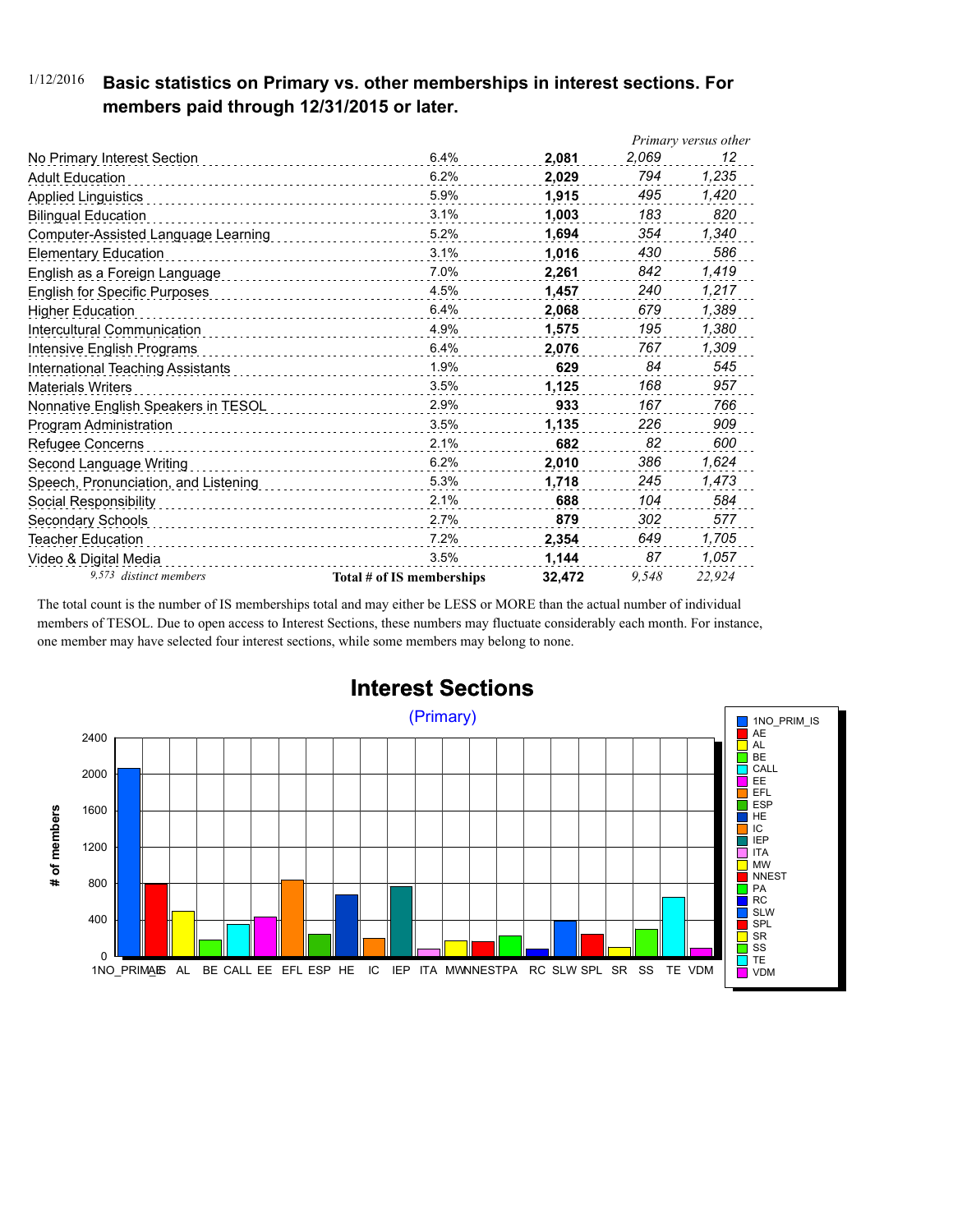#### **Basic Statistics on Area of Work (Members paid through >= 12/31/2015)**

|                                                |           | 1,558  | 14.1%   |  |
|------------------------------------------------|-----------|--------|---------|--|
| <b>Adult Education</b><br>$\overline{AE}$      |           | 2.260  | 20.5%   |  |
| Community/2yr College                          | CC        | 666    | $6.0\%$ |  |
| <b>Elementary Education</b>                    | EE        | 840    | 7.6%    |  |
| Postsecondary Education                        | HЕ        | 3.375  | 30.5%   |  |
| Mainstream<br>and a complete state and a state | <b>MN</b> | 133    | 1.2%    |  |
| Other                                          | OТ        | 1.169  | 10.6%   |  |
| Secondary Education                            | <b>SE</b> | 1.050  | 9.5%    |  |
|                                                |           | 11.051 |         |  |

Only members who selected an area of work are included on this report. Other members may not have responded to this question and are excluded from the count.



### **Areas of Work**



*(Blanks indicate no response)*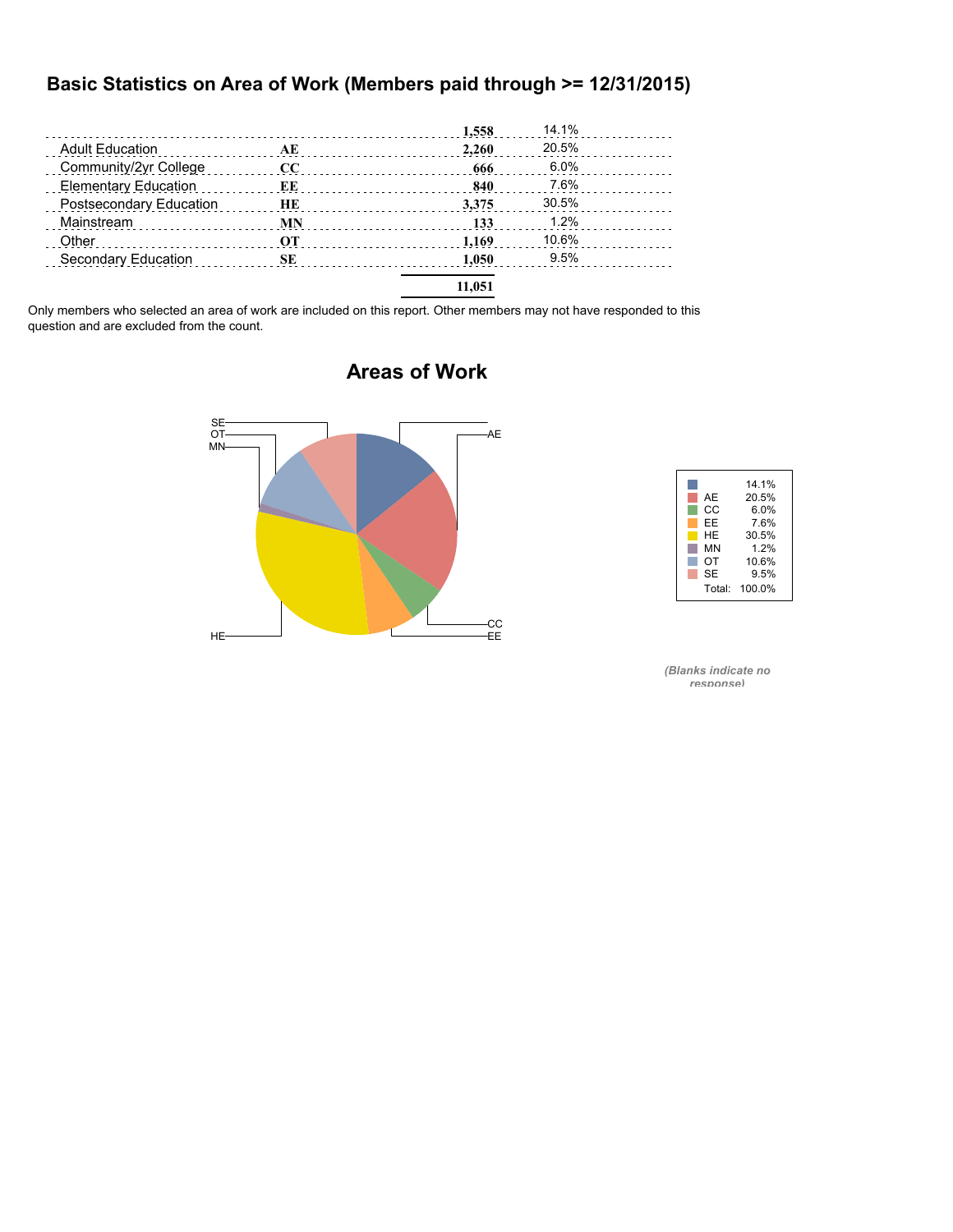## **Statistics on Areas of Interest (Members paid through >= 12/31/2015)**

 $\overline{a}$ 

| <b>CODE</b>         | <b>DESCRIPTION</b>                             | TOTAL* | % of TOTAL* |
|---------------------|------------------------------------------------|--------|-------------|
| <b>IEP</b>          | Intensive English Program                      | 13,218 | 9%          |
| AЕ                  | <b>Adult Education</b>                         | 13,050 | 8%          |
| AL                  | <b>Applied Linguistics</b>                     | 11,145 | 7%          |
| HE                  | Postsecondary Education                        | 10,735 | 7%          |
| EFL                 | English as a Foreign Language                  | 10,160 | 7%          |
| ТE                  | <b>Teacher Education</b>                       | 9,776  | 6%          |
| IС                  | Intercultural Communication                    | 7,576  | 5%          |
| CALL                | Technology in education                        | 7,512  | 5%          |
| <b>ESP</b>          | English for Specific Purposes (ESP)            | 7,485  | 5%          |
| PA                  | Pennsylvania                                   | 5,960  | 4%          |
| ЕE                  | <b>Elementary Education</b>                    | 4,640  | 3%          |
| BЕ                  | <b>Bilingual Education</b>                     | 3,956  | 3%          |
| <b>PROFDEV</b>      | Professional development                       | 3,502  | 2%          |
| SS                  | Secondary Schools                              | 3,296  | 2%          |
| SP                  | Speaking/pronunciation                         | 3,164  | 2%          |
| <b>ASSESS</b>       | Assessment/testing                             | 2,918  | 2%          |
| CURRICULUM          | Materials development/Curriculum               | 2,547  | 2%          |
| RS                  | Research                                       | 2,448  | 2%          |
| <b>WRITING</b>      | Writing/composition                            | 2,220  | 1%          |
| VI                  | Virgin Islands                                 | 2,196  | 1%          |
| <b>SLA</b>          | Second language acquisition                    | 2,174  | 1%          |
| ita                 | International teaching assistants              | 2,032  | 1%          |
| RC                  | Refugee Concerns                               | 1,960  | 1%          |
| CONTENT             | Content-based instruction                      | 1,835  | 1%          |
| <b>GRAMMAR</b>      | Grammar                                        | 1,664  | 1%          |
| <b>OTHER</b>        | <b>Other Groups</b>                            | 1,608  | 1%          |
| READING             | Reading/literacy                               | 1,555  | 1%          |
| STANDARDS           | Standards                                      | 1,509  | 1%          |
| <b>CERT</b>         | TESL/TEFL Certificate Program                  | 1,087  | 1%          |
| <b>DISTANCE</b>     | Distance learning/Online Education             | 1,051  | 1%          |
| <b>ISKILL</b>       | <b>Integrated Skills</b>                       | 968    | 1%          |
| VOCAB               | Vocabulary/Lexicon                             | 939    | 1%          |
| WORKPLACE           | Workplace English instruction/Business English | 880    | 1%          |
| LISTEN              | Listening                                      | 851    | 1%          |
| <b>SOCIAL</b>       | Social/global/political concerns               | 786    | 1%          |
| COMMCOLL            | Community college/technical ed                 | 782    | 1%          |
| LIT                 | Literature                                     | 569    | 0%          |
| LINGUISTICS         | <b>Theoretical Linguistics</b>                 | 503    | 0%          |
| <b>GRAD</b>         | <b>Graduate Student Level</b>                  | 498    | 0%          |
| <b>NNES</b>         | <b>NNES/NES issues</b>                         | 427    | 0%          |
| FAMILY              | Community/family outreach                      | 412    | 0%          |
| <b>ACCRED</b>       | Accreditation                                  | 383    | 0%          |
| EMPLOYMENT          | Employment issues/Certification                | 370    | 0%          |
| LDSN                | Learning Disorders/Special Needs               | 325    | 0%          |
| MAINSTREAMING       | Mainstreaming                                  | 317    | 0%          |
| <b>PUBLICPOLICY</b> | Public policy                                  | 304    | 0%          |
| ARTS                | Arts/Media/Science/Math/Social Science         | 250    | 0%          |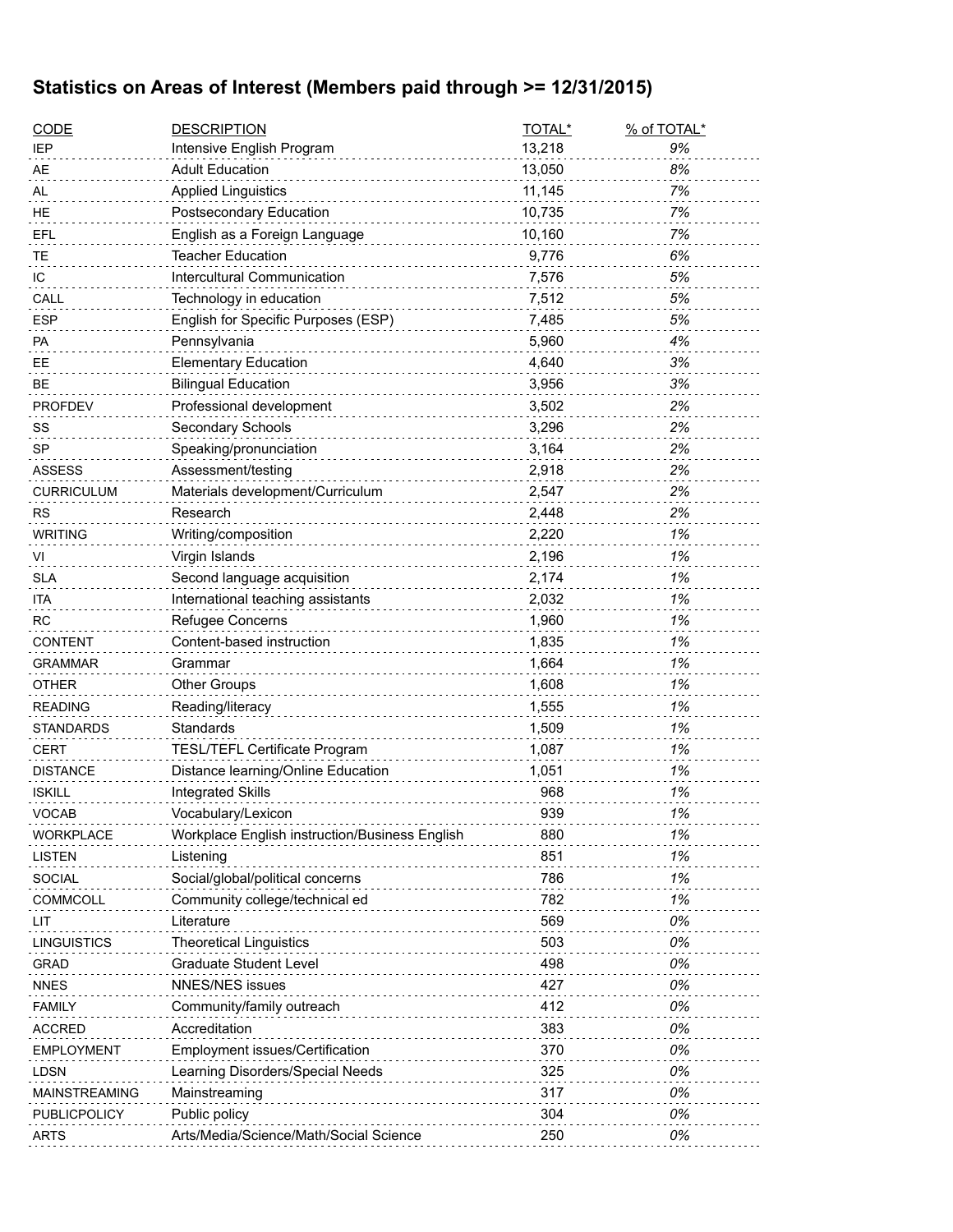| MW                             | Materials Writers                    | 108 | 0% |
|--------------------------------|--------------------------------------|-----|----|
| STYLISTICS                     | Stvlistics                           | 95  | 2% |
| <b>SPI</b>                     | Speech, Pronunciation, and Listening | 46  | 2% |
| Sorted in order of prevalence. |                                      |     |    |

*\* Note: Members are encouraged to choose multiple areas of interest and some members do not choose* any *areas of interest. The total number of distinct members (4,673) represented in this report is less than the total number of active members as indicated elsewhere in this report.*

*Areas of interest are* separate *from official TESOL interest sections. Areas of interest represent distinct areas in which a member may be interested, rather than official entities in which a member is involved.*

*Areas of interest which have a very low count may be recent additions to the AOI list, or may reflect overall trends in membership.*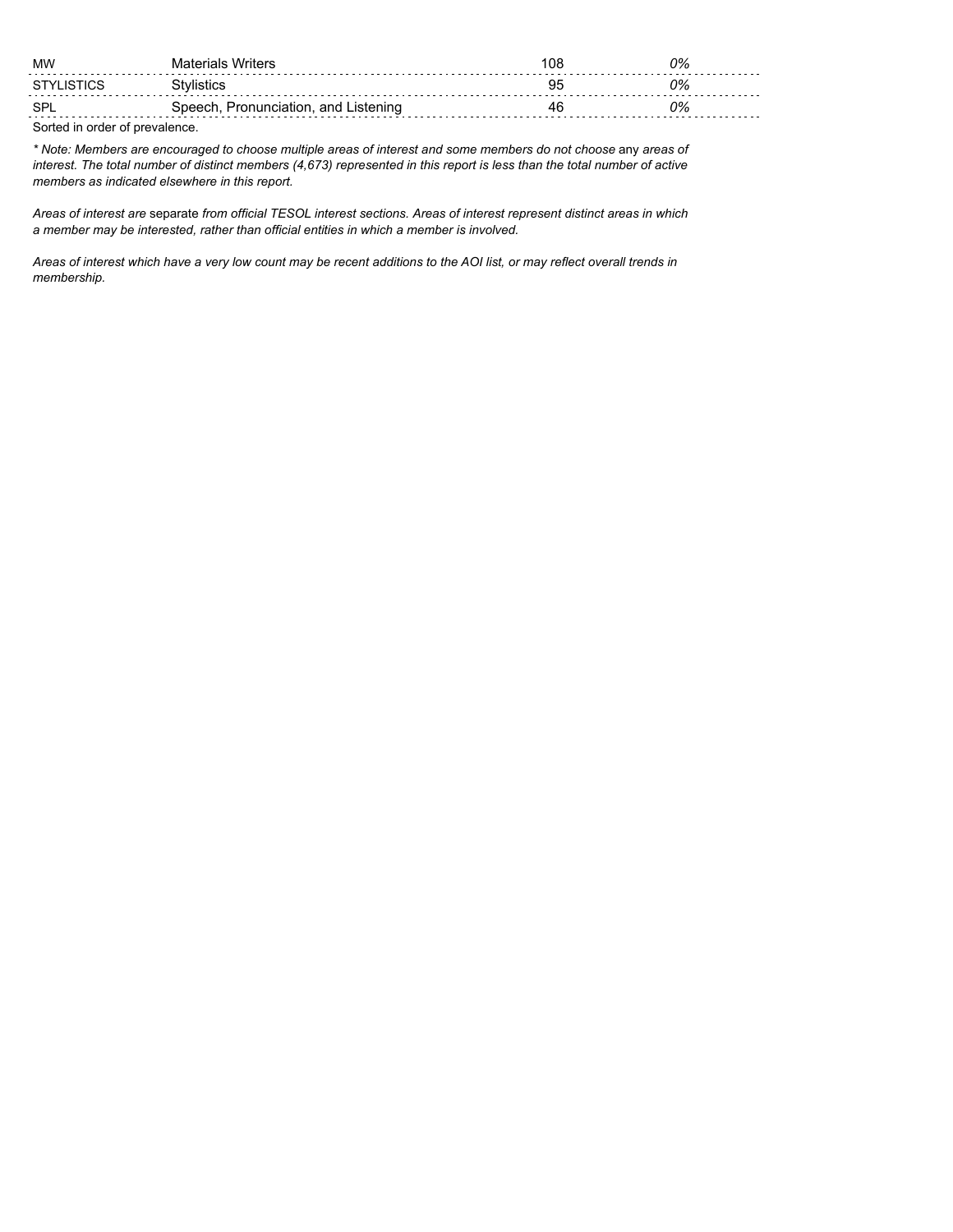# **Statistics on Areas of Expertise (Members paid through >= 12/31/2015)**

| <b>CODE</b>         | <b>DESCRIPTION</b>                                      | TOTAL*     | % of TOTAL* |
|---------------------|---------------------------------------------------------|------------|-------------|
| IEP                 | Intensive English Programs                              | 13,272     | 9%          |
| AE                  | Adult education                                         | 13,104     | 8%          |
| AL                  | Alabama                                                 | 11,210     | 7%          |
| НE                  | <b>Higher Education</b>                                 | 10,785     | 7%          |
| EFL                 | English as a Foreign Language                           | 10,252     | 7%          |
| ТE                  | Teacher education                                       | 9,820      | 6%          |
| ΙC                  | Intercultural Communication                             | 7,620      | 5%          |
| CALL                | Computer-Assisted Language Learning                     | 7,560      | 5%          |
| <b>ESP</b>          | <b>English for Specific Purposes</b>                    | 7,525      | 5%          |
| РA                  | Program Administration                                  | 5,965      | 4%          |
| EЕ                  | Elementary/primary education                            | 4,685      | 3%          |
| BЕ                  | <b>Bilingual Education</b>                              | 3,976      | 3%          |
| <b>PROFDEV</b>      | Professional development                                | 3,520      | 2%          |
| SS                  | Secondary Schools                                       | 3,312      | 2%          |
| SP                  | Speaking/pronunciation                                  | 3,174      | 2%          |
| ASSESS              | Assessment/testing                                      | 2,926      | 2%          |
| <b>CURRICULUM</b>   | Materials development/Curriculum                        | 2,558      | 2%          |
| <b>RS</b>           | Research                                                | 2,454      | 2%          |
| <b>WRITING</b>      | Writing/composition                                     | 2,227      | 1%          |
| VI                  | Virgin Islands                                          | 2,196      | 1%          |
| SLA                 | Second language acquisition                             | 2,180      | 1%          |
| ita                 | International teaching assistants                       | 2,040      | 1%          |
| RC                  | Refugee Concerns                                        | 1,972      | 1%          |
| CONTENT             | Content-based instruction                               | 1,849      | 1%          |
| GRAMMAR             | Grammar                                                 | 1,667      | 1%          |
| <b>OTHER</b>        | <b>Other Groups</b>                                     | 1,626      | 1%          |
| <b>READING</b>      | Reading/literacy                                        | 1,561      | 1%          |
| <b>STANDARDS</b>    | Standards                                               | 1,509      | 1%          |
| <b>CERT</b>         | TESL/TEFL Certificate Program                           | 1,097      | 1%          |
| <b>DISTANCE</b>     | Distance learning/Online Education                      | 1,058      | 1%          |
| <b>ISKILL</b>       | <b>Integrated Skills</b>                                | 970        | 1%          |
| VOCAB               | Vocabulary/Lexicon                                      | 942        | 1%          |
| <b>WORKPLACE</b>    | Workplace English instruction/Business English          | 885        | 1%          |
| LISTEN              | Listening                                               | 853        | 1%          |
| <b>SOCIAL</b>       | Social/global/political concerns                        | 790        | 1%          |
| <b>COMMCOLL</b>     | Community college/technical ed                          | 783        | 1%          |
| LIT                 | Literature                                              | 570        | 0%          |
| <b>LINGUISTICS</b>  | <b>Theoretical Linguistics</b>                          | 504        | 0%          |
| GRAD                | Graduate Student Level                                  | 501        | 0%          |
| <b>NNES</b>         | <b>NNES/NES issues</b>                                  | 427        | 0%          |
| <b>FAMILY</b>       | Community/family outreach                               | 412        | 0%          |
| <b>ACCRED</b>       | Accreditation                                           | 385        | 0%          |
| <b>EMPLOYMENT</b>   | Employment issues/Certification                         | 371        | 0%          |
| <b>LDSN</b>         | Learning Disorders/Special Needs                        | 327        | 0%          |
|                     |                                                         |            | 0%          |
| MAINSTREAMING       | Mainstreaming                                           | 319        | 0%          |
| <b>PUBLICPOLICY</b> | Public policy<br>Arts/Media/Science/Math/Social Science | 308<br>250 | 0%          |
| <b>ARTS</b>         |                                                         |            |             |